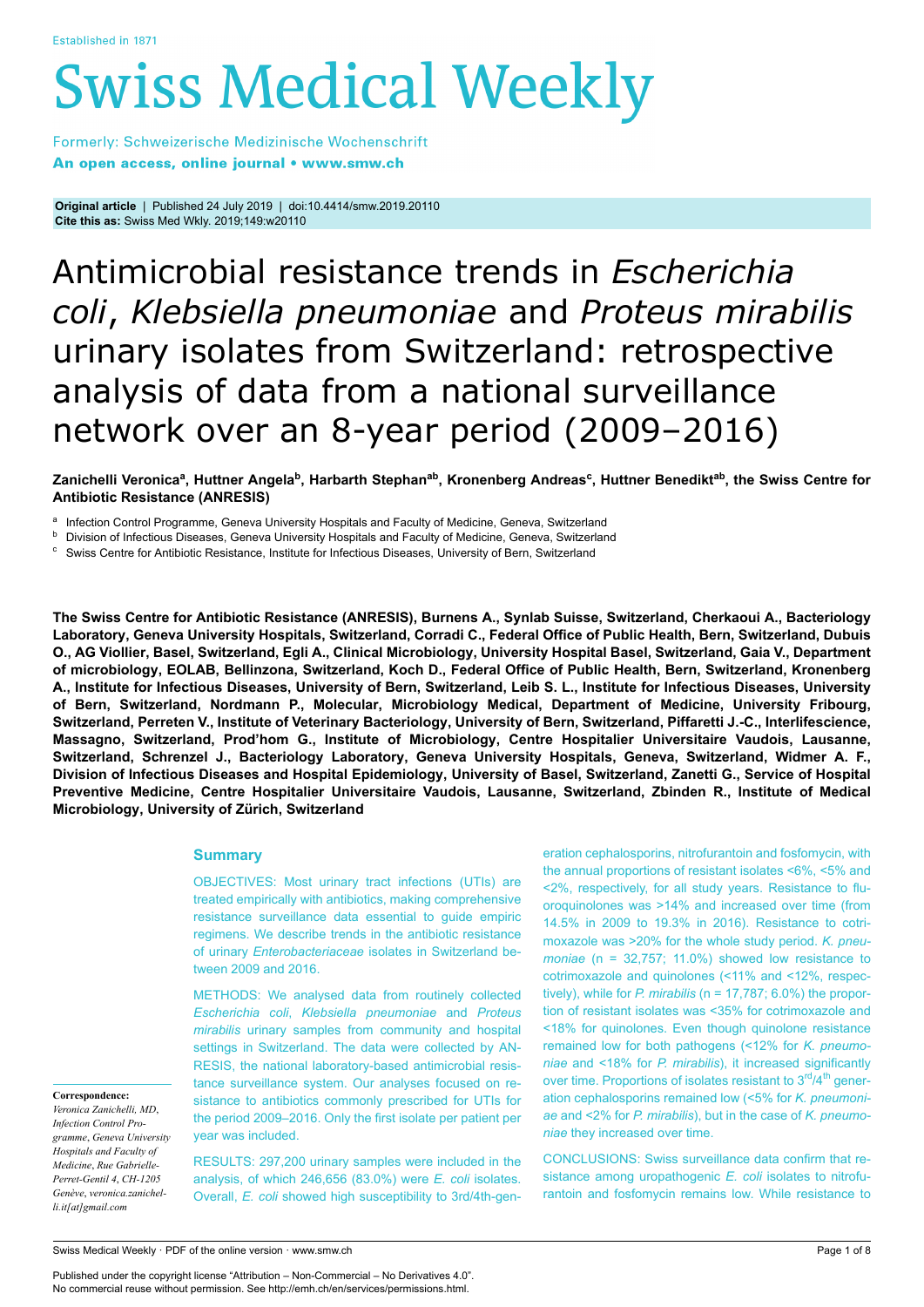3rd/4<sup>th</sup>-generation cephalosporins also remains relatively low, it has been increasing and needs further surveillance. As for *K. pneumoniae* and *P. mirabilis,* high levels of susceptibility to 3<sup>rd</sup>-generation cephalosporins and quinolones were confirmed, while high prevalences of resistance to nitrofurantoin and fosfomycin discourage their use as firstline therapies for these pathogens.

*Key words: Switzerland*, *urinary tract infections*, *antimicrobial resistance*

# **Introduction**

Urinary tract infections (UTIs), particularly uncomplicated cystitis in women, are a frequent cause of antibiotic use in the community and hospital settings [[1](#page-7-0)–[3](#page-7-1)]. *Enterobacteriaceae*, primarily *Escherichia coli*, are the main pathogens, responsible for >80% of episodes where a pathogen is identified [\[4\]](#page-7-2). Until recently, lower UTIs were commonly treated with fluoroquinolones, resulting in a rapidly increasing prevalence of quinolone-resistant *E. coli* in many countries [[5](#page-7-3)]. In addition, *Enterobacteriaceae* that produce extended-spectrum beta-lactamases (ESBL) have become endemic in many parts of the world, including Switzerland [[6](#page-7-4)–[8](#page-7-5)]. Recent guidelines (including Swiss guidelines) on UTI now recommend nitrofurantoin and fosfomycin as first-line options for lower UTI in women and discourage the use of quinolones for acute cystitis because of their potential collateral damage in terms of the selection of drugresistant organisms [[9](#page-7-6)]. Nitrofurantoin and fosfomycin continue to have good activity against most *E. coli* isolates, including ESBL producers, and have a smaller ecologic impact than the fluoroquinolones  $[10-12]$  $[10-12]$  $[10-12]$ . We examined antibiotic resistance trends and assessed whether an increase in resistance to the newly recommended agents or a decrease in quinolone resistance had occurred in Switzerland between 2009 and 2016.

## **Methods**

Antibiotic resistance data for urinary isolates from adult patients (>15 years) for *E. coli*, *Klebsiella pneumoniae* and *Proteus mirabilis* were obtained from the ANRESIS database. ANRESIS (the Swiss Centre for Antibiotic Resistance) is the national surveillance system that collects antibiotic resistance data from routinely collected samples from a selection of microbiology laboratories. These laboratories are distributed homogeneously across Switzerland and represent at least 70% of the annual hospitalisation days and at least 30% of Swiss practitioners [\[13](#page-7-9)–[15\]](#page-7-10).

For the present analysis we only used data collected by the 11 laboratories that provided data on at least 200 urinary samples per year for the entire study period (2009 to 2016). Only the first isolate per patient per year was included, unless the same patient had multiple isolates from the same year but with different resistance patterns. Isolates that grew >1 pathogen were also included. Antimicrobial susceptibility testing was performed according to the guidelines of the Clinical and Laboratory Standards Institute (CLSI) or the European Committee on Antimicrobial Susceptibility Testing (EUCAST) [\[16](#page-7-11), [17](#page-7-12)]. Most laboratories switched from CLSI to EUCAST breakpoints between 2011 and 2013 (*Enterobacteriaceae* CLSI and EUCAST cut-offs at the time of the switch are reported for selected antibiotics in [table 1\)](#page-1-0). Isolates with intermediate susceptibilities were considered resistant. An isolate with intermediate or full resistance to an antibiotic was considered resistant to the antibiotic's entire class.

Isolates resistant to at least one 3rd/4th-generation cephalosporin are often used as surrogates for ESBL producers [[18\]](#page-7-13) (data regarding the confirmation of ESBL production was not available, and the data are therefore most likely an overestimation of ESBL prevalence since other mechanisms of resistance may cause resistance to 3rd/ 4 th-generation cephalosporins) [[6](#page-7-4)].

Results were stratified by setting ("inpatients" versus "outpatients", i.e. isolates from patients having consulted a general practitioner (GP) versus isolates from patients in emergency departments and outpatient clinics within hospitals), age (<65 or  $\geq$ 65 years) and sex. All data were analysed using Stata v15 (StataCorp, College Station, TX, USA). We reported the proportions (%) of antibiotic-resistant isolates in the first and last year of the study period and analysed the time trends between 2009 and 2016 with the  $\chi^2$  test. We also tested differences between the proportions in various subgroups (e.g. inpatients versus outpatients, males versus females) using the z test. A two-sided p value of <0.05 was considered statistically significant.

# **Results**

The database included 246,656 *E. coli* (83.0%), 32,757 *K. pneumoniae* (11.0%) and 17,787 (6.0%) *P. mirabilis* urinary isolates from 233,746 patients. The basic characteristics of the study population are described in [table 2](#page-2-0). 238,403 (80.2%) isolates were from female patients. The median age was 65 years (interquartile range [IQR] 40-80), and male patients were older than female patients (mean age 65.7 years versus 57.2 years,  $p \le 0.01$ ).

Most samples were collected in an outpatient setting (GPs 47.6% and outpatient clinics 21.8%). *E. coli* remained the most frequently identified pathogen in all years (range

<span id="page-1-0"></span>

|  |  |  |  |  | Table 1: CLSI and EUCAST minimum inhibitory concentration (MIC) breakpoints for <i>Enterobacteriaceae</i> for selected antibiotics. |  |
|--|--|--|--|--|-------------------------------------------------------------------------------------------------------------------------------------|--|
|--|--|--|--|--|-------------------------------------------------------------------------------------------------------------------------------------|--|

| Antibiotic      |          | CLSI MIC breakpoints (mg/l)* | EUCAST MIC breakpoints (mg/l) <sup>†</sup> |        |  |
|-----------------|----------|------------------------------|--------------------------------------------|--------|--|
|                 | $S \leq$ | $R \geq$                     | $S \le$                                    | R >    |  |
| Nitrofurantoin  | 32       | 128                          | 64                                         | 64     |  |
| Oral fosfomycin | 64       | 256                          | 32                                         | 32     |  |
| Cotrimoxazole   |          |                              |                                            |        |  |
| Ciprofloxacin   | 1(0.25)  | 4 (1                         | 0.5(0.25)                                  | 1(0.5) |  |
| Ceftriaxone     |          |                              |                                            |        |  |
| Cefepime        | 8(2)     | 32(16)                       |                                            |        |  |

CLSI = Clinical and Laboratory Standards Institute; EUCAST = European Committee on Antimicrobial Susceptibility Testing **\*** Breakpoints refer to the M100 S21 document (January 2011), in brackets the values from the most recent M100 S29 edition (January 2019). † Breakpoints refer to the 2011 document (v 1.3), in brackets the values from the most recent edition (2019 v 9.0)

Swiss Medical Weekly · PDF of the online version · www.smw.ch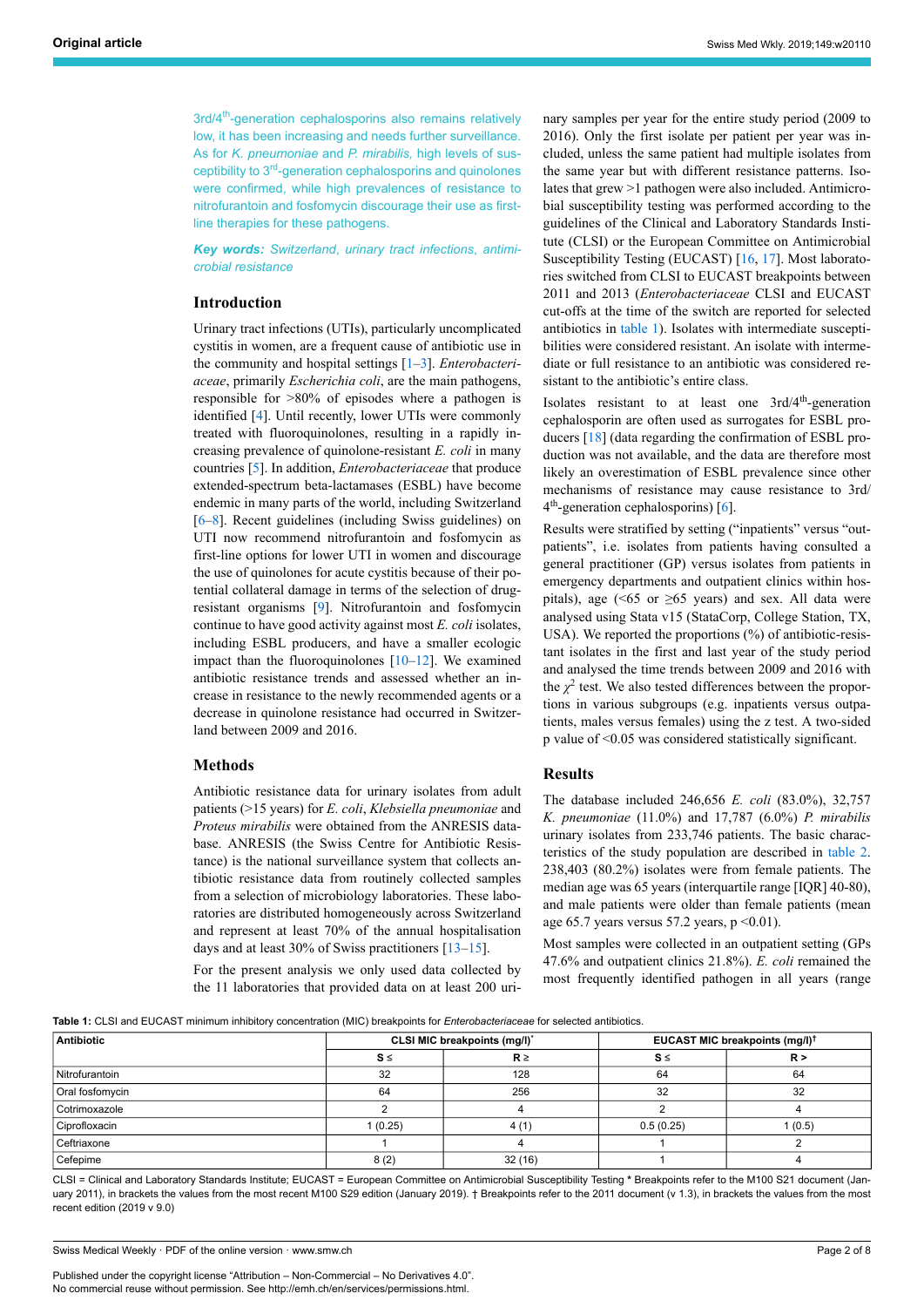82.2-83.9%) in both community (84.7% in isolates from outpatient clinics and 85.6% in those from GPs) and hospital (77.7%) isolates. The key findings are presented in [fig](#page-2-1)[ures 1–3](#page-2-1) and [tables 3 and 4.](#page-4-0)

## *Escherichia coli*

High susceptibility to nitrofurantoin and fosfomycin were consistently observed, with overall annual proportions of resistant isolates <5% and <2% respectively, across all settings. Nevertheless, a significant increase over time was observed for fosfomycin (from 1.1% in 2009 to 1.3% in 2016;  $p \leq 0.001$ ) while resistance to nitrofurantoin decreased (4.1% in 2009 to 0.8% in 2016; p <0.001). Resistance to quinolones increased from 14.5% in 2009 to 19.3% in 2016 (p <0.001). Resistance to cotrimoxazole decreased from 23.0% in 2009 to 21.3% in 2016 (p <0.001) but always remained >20%. *E. coli* resistant to 3rd/4th-

#### **Table 2:** Characteristics of the study population.

generation cephalosporins increased in all settings, from 2.9% in 2009 to 5.3% in 2016 (p <0.001).

In 2016, proportions of resistant isolates were higher among men than women for all antibiotics investigated. Fosfomycin was the only exception (27.5% versus 17.5% for quinolones, 25.0% versus 20.5% for cotrimoxazole, 9.1% versus 4.5% for 3rd/4th generation cephalosporins, 1.1% versus 0.7% for nitrofurantoin). Isolates from patients aged ≥65 years and from inpatients were more resistant for all antibiotic classes investigated ([table 4](#page-5-0)).

#### *Klebsiella pneumoniae*

Overall, cotrimoxazole and quinolone resistance remained low, ranging from 10–11% and 4–11% of all *K. pneumoniae* isolates respectively, although the prevalence of quinolone-resistant isolates more than doubled from 2009 to 2016 (4.5% to 11.4%,  $p \le 0.001$ ). The proportions of 3rd/ 4th-generation cephalosporin-resistant isolates increased

<span id="page-2-0"></span>

|             |                                          | All<br>n (%)   | E. coli<br>n (%)                | K. pneumoniae<br>n (%) | P. mirabilis<br>n (%) |
|-------------|------------------------------------------|----------------|---------------------------------|------------------------|-----------------------|
| l Sex       | Males                                    | 58,797 (19.8)  | 43,705 (17.7)                   | 8840 (27.0)            | 11,535 (64.8)         |
|             | Females                                  | 238,403 (80.2) | 202,951 (82.3)                  | 23,917 (73.0)          | 6252 (35.1)           |
| Age (years) | $<$ 65 (15–64)                           | 142,894 (48.1) | 11,261 (34.4)<br>125,703 (51.0) |                        | 5930 (33.3)           |
|             | $\geq 65$                                | 154,309 (51.9) | 120,955 (49.0)                  | 21,497 (65.6)          | 11,857 (66.7)         |
| Setting     | l Inpatients                             | 90,663 (30.5)  | 70,493 (28.6)                   | 12,980 (39.6)          | 7190 (40.4)           |
|             | Outpatients (general practi-<br>tioners) | 141,603 (47.6) | 121,189 (49.1)                  | 13,291 (40.6)          | 7123 (40.0)           |
|             | Outpatients clinics <sup>*</sup>         | 64,937 (21.8)  | 54,976 (22.3)                   | 6487 (19.8)            | 3474 (19.5)           |

<span id="page-2-1"></span>Emergency departments and outpatient clinics within hospitals

**Figure 1:** Proportion of resistant *F. coli* isolates from urine samples collected from inpatients and outpatients between 2009 and 2016 in Switzerland. Data were provided by ANRESIS, the national laboratory-based antimicrobial resistance surveillance system. Vertical black lines indicate the time period of the switch from CLSI to EUCAST breakpoints.<sup>1</sup> Includes outpatient clinics within hospitals



**Figure 2:** Proportion of resistant *K. pneumoniae* isolates from urine samples collected from inpatients and outpatients between 2009 and 2016 in Switzerland. Data were provided by ANRESIS, the national laboratory-based antimicrobial resistance surveillance system. Vertical black lines indicate the time period of the switch from CLSI to EUCAST breakpoints.<sup>1</sup> Includes outpatient clinics within hospitals



Swiss Medical Weekly · PDF of the online version · www.smw.ch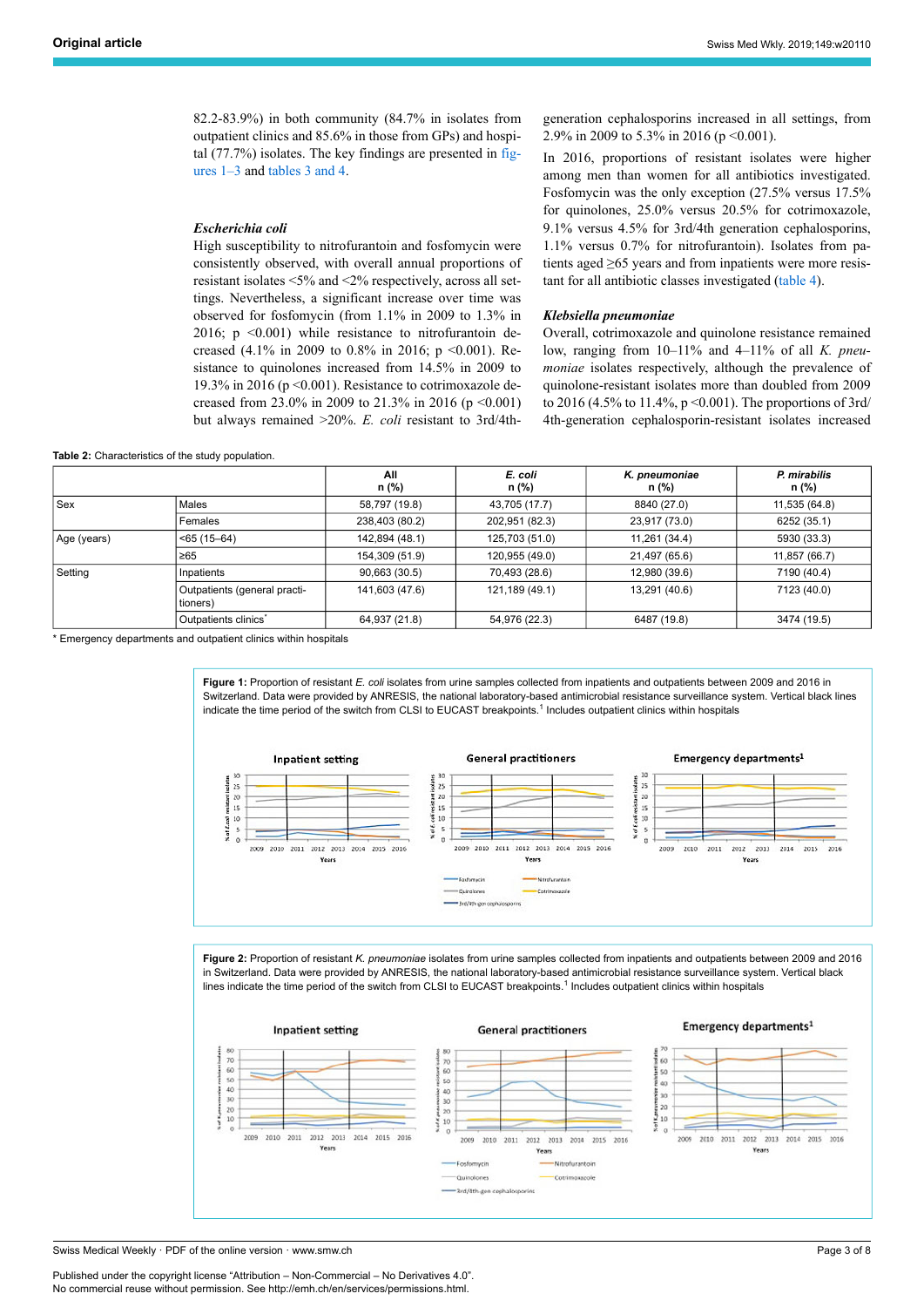overall between 2009 and 2016 (2.9% to 4.4%,  $p \le 0.001$ ) but remained low (<5%), with 2016 resistance prevalences of 3.4% and 4.9% in outpatient and hospital isolates, respectively  $(p \le 0.001)$ . Resistance to fosfomycin and nitrofurantoin remained high (>20% and >58% of all isolates respectively) in samples from both hospitals and the community. Fosfomycin resistance decreased after 2011, however, from 40.6% to 23.2%.

#### *Proteus mirabilis*

In *P. mirabilis* isolates, the highest prevalence of resistance was to cotrimoxazole  $(>30\%)$ , while quinolone and fosfomycin resistance remained below 20% throughout the study period. For quinolones, however, resistance increased from 11.8% in 2009 to 17.6% in 2016 (p <0.001). Cotrimoxazole resistance decreased over time from 35.5% in 2009 to 30.5% in 2016 (p <0.001). Resistance to 3rd/ 4th-generation cephalosporins remained low over the study period (1.3% in 2009 to 0.9% in 2016) and the changes in the proportions of resistant isolates were <0.5% per year in all categories.

# **Discussion**

This retrospective study describes resistance patterns for a large number of urinary samples collected from inpatients and outpatients across Switzerland from 2009 to 2016, with a focus on those antibiotic classes commonly used to treat UTI. Although many studies have already described increasing resistance rates in urinary isolates, Swiss data are limited either to single centre studies or to studies focusing on resistance to single antibiotic classes [\[19](#page-7-14)]. Moreover, to the best of our knowledge, no data on Swiss samples collected after 2011 have been published. This reflects a lack of information concerning the impact of the most recent IDSA/ESCMID (2010) [[9](#page-7-6)] and Swiss (2014) [[20\]](#page-7-15) guidelines, which recommend antibiotics with high efficacy but "minimal resistance and propensity for collateral damage", such as nitrofurantoin and fosfomycin, for uncomplicated cystitis, reserving quinolones for upper UTI.

Moreover, while cotrimoxazole is discouraged by IDSA/ ESCMID guidelines in settings where resistance prevalence exceeds 20% (without stating a clear rationale for this cut-off), it is mentioned together with fosfomycin and nitrofurantoin as a first-choice option in the Swiss guidelines.

In this study we were able to analyse data on resistance to the more frequently prescribed antibiotics for UTI provided by a large national surveillance program. The most important finding of this study was the low resistance (<5%) of *E. coli* isolates to both nitrofurantoin and fosfomycin during the whole study period. Interestingly, resistance to nitrofurantoin showed a statistically significant decrease over time for *E. coli* isolates, from 4.1% in 2009 to 0.8% in 2016, although this was likely due to the switch from the CLSI to the EUCAST breakpoints. Resistance to fosfomycin increased slightly from 1.1% in 2009 to 1.3% in 2016.

This may be explained in part by a higher uptake of fosfomycin by GPs. In fact, in Switzerland between 2013 and 2017 (so going beyond the study period), fosfomycin use in the outpatient setting went up from 0.03 to 0.04 defined daily doses (DDD) per 1000 inhabitants per day, while nitrofurantoin use went down from 0.23 to 0.20 DDD per 1000 inhabitants per day (unpublished data). This is despite a recent study proving that nitrofurantoin is superior to fosfomycin for both clinical and bacteriological re-sponse in women treated for uncomplicated UTI [[4](#page-7-2)].

Low proportions of isolates resistant to nitrofurantoin and fosfomycin were confirmed in samples from both inpatient and outpatient settings and in all patient age and sex categories. For nitrofurantoin, our results were similar to those previously reported in a study investigating resistance trends in urinary isolates collected at the University Hospital of Basel, Switzerland until 2007 [\[5\]](#page-7-3). On the other hand, even though the use of quinolones has been discouraged for the treatment of uncomplicated lower UTI in international guidelines since 2010 (no Swiss guidelines were available before 2014), *E. coli* resistance to quinolones increased over time and reached 19.3% in 2016. This increase was statistically significant and observed for both inpatient and outpatient isolates. Moreover, it reached 22.9% in patients aged >65 years.

*E. coli* resistance to 3rd- and 4th-generation cephalosporins increased over the study period, in line with data previously published in Switzerland on urinary and bloodstream infections [\[7\]](#page-7-16). Similarly, we observed the highest incidence and yearly increase in the age group of over 65 years and in males.

Interestingly, we described similar proportions of resistant isolates and increases over time between the samples collected at hospitals and those from outpatient clinics,

**Figure 3:** Proportion ofresistant *P. mirabilis* isolates from urine samples collected from inpatients and outpatients between 2009 and 2016 in Switzerland. Data were provided by ANRESIS, the national laboratory-based antimicrobial resistance surveillance system. Vertical black lines indicate the time period of the switch from CLSI to EUCAST breakpoints. Nitrofurantoin resistance data are not presented since *P. mirabilis* is considered to be intrinsically resistant. $1$  Includes outpatient clinics within hospitals



Swiss Medical Weekly · PDF of the online version · www.smw.ch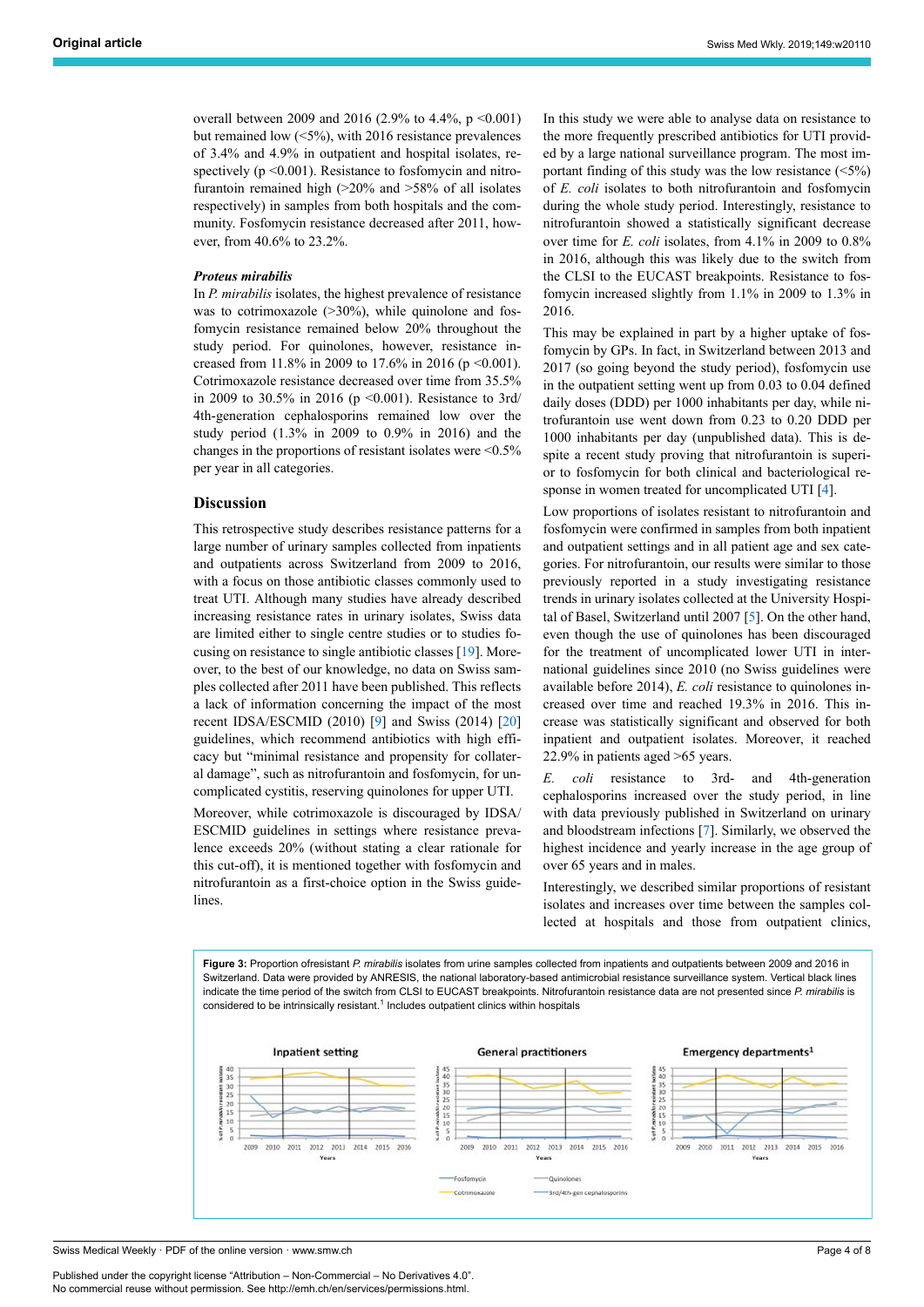| No. resistant isolates / all<br>No. resistant isolates / all iso-<br>No. resistant isolates /<br>p-value<br>p-value<br>p-value<br>lates (%)<br>isolates (%)<br>all isolates (%)<br>2009<br>2016<br>2009<br>2016<br>2009<br>2016<br>< 0.001'<br>Switzerland all<br>140/12,137<br>432/34,065<br>< 0.001<br>493/1214<br>1035/4460<br>163/827<br>426/2282<br>$0.558$ <sup>*</sup><br>Fosfomycin<br>(40.6)<br>(1.1)<br>(1.3)<br>(23.2)<br>(19.7)<br>(18.7)<br>Setting <sup>t</sup><br>0.894 <sup>‡</sup><br>$< 0.001$ <sup>‡</sup><br>0.003 <sup>‡</sup><br>351/1,504<br>$0.743*$<br>Inpatients<br>26/1844<br>136/9090<br>$0.029$ <sup>*</sup><br>184/325<br>$< 0.001$ <sup>*</sup><br>48/197<br>141/832<br>(56.6)<br>(23.3)<br>(1.4)<br>(1.5)<br>(24.4)<br>(16.9)<br>$0.775$ <sup>*</sup><br>106/9566<br>215/18,583<br>0.003<br>509/2124<br>< 0.001'<br>109/586<br>191/1025<br>Outpatients<br>283/833<br>(1.2)<br>(34.0)<br>(24.0)<br>(18.6)<br>(18.6)<br>(1.1)<br>Outpatient clinics <sup>§</sup><br>0.002<br>8/727<br>81/6392<br>$0.023$ <sup>*</sup><br>26/56<br>175/832<br>< 0.001'<br>6/44<br>94/425<br>(1.3)<br>(46.4)<br>(21.0)<br>(13.6)<br>(22.1)<br>(1.1)<br>Region<br>$< 0.001$ <sup>II</sup><br>$< 0.001$ <sup>II</sup><br>$< 0.001$ <sup>II</sup><br>0.778 <sup>‡</sup><br>0.956 <sup>‡</sup><br>$< 0.001$ <sup>‡</sup><br>Sex<br>Female<br>119/10,380<br>363/27,941<br>0.013<br>394/946<br>789/3280<br>< 0.001<br>108/555<br>272/1431<br>$0.526$ <sup>*</sup><br>(1.3)<br>(41.6)<br>(24.0)<br>(19.5)<br>(19.0)<br>(1.1)<br>69/6124<br>Male<br>21/1757<br>$0.001$ <sup>*</sup><br>99/268<br>246/1180<br>< 0.001'<br>0.907<br>55/272<br>154/851<br>(1.2)<br>(1.1)<br>(36.9)<br>(20.8)<br>(20.2)<br>(18.1)<br>260/16,786<br>0.001<br>717/2947<br>$0.093^{*}$<br>74/5081<br>303/746<br>$< 0.001$ <sup>*</sup><br>98/506<br>305/1530<br>Age<br>≥65 years<br>(40.6)<br>(24.3)<br>(19.4)<br>(19.9)<br>(1.5)<br>(1.5)<br>$0.108^{*}$<br>66/7056<br>172/17,279<br>$0.011$ <sup>*</sup><br>190/468<br>318/1513<br>< 0.001'<br>65/321<br>121/752<br><65 years<br>(20.2)<br>(0.9)<br>(1.0)<br>(40.6)<br>(21.0)<br>(16.1)<br>Switzerland all<br>997/24,145<br>297/36,091<br>$< 0.001$ <sup>*</sup><br>1607/2736<br>2612/3592<br>< 0.001'<br>1742/1765<br>2039/2048<br>$0.001^*$<br>Nitrofurantoin<br>(4.1)<br>(0.8)<br>(58.7)<br>(72.7)<br>(98.7)<br>(99.6)<br>Setting <sup>t</sup><br>$< 0.001$ <sup>‡</sup><br>0.388 <sup>‡</sup><br>$< 0.001$ <sup>‡</sup><br>Inpatients<br>310/7697<br>85/9890<br>706/1309<br>731/1076<br>781/790<br>712/712<br>$0.001^*$<br>< 0.001<br>$< 0.001$ <sup>*</sup><br>(4.0)<br>(0.9)<br>(53.9)<br>(67.9)<br>(98.9)<br>(100.0)<br>$0.010^*$<br>Outpatients<br>526/11,477<br>148/19,097<br>< 0.001<br>629/999<br>1547/1980<br>< 0.001'<br>691/705<br>970/975<br>(4.6)<br>(0.8)<br>(63.0)<br>(78.1)<br>(98.0)<br>(99.5)<br>64/7104<br>161/4971<br>< 0.001<br>334/536<br>$0.009$ <sup>*</sup><br>270/270<br>0.235<br>Outpatient clinics <sup>§</sup><br>272/428<br>357/361<br>(3.2)<br>(0.9)<br>(63.5)<br>(62.3)<br>(100.0)<br>(98.9)<br>Region<br>$< 0.001$ <sup>II</sup><br>$< 0.001$ <sup>II</sup><br>$< 0.001$ <sup>II</sup><br>0.035 <sup>‡</sup><br>0.851 <sup>‡</sup><br>$< 0.001$ <sup>‡</sup><br>Sex<br>< 0.001'<br>$< 0.001$ <sup>*</sup><br>Female<br>798/20,142<br>223/29,557<br>< 0.001'<br>1178/2026<br>1984/2703<br>1140/1159<br>1301/1306<br>(4.0)<br>(0.7)<br>(58.1)<br>(73.4)<br>(98.4)<br>(99.6)<br>74/6534<br>Male<br>199/4003<br>$< 0.001$ <sup>*</sup><br>429/710<br>628/889<br>< 0.001'<br>602/606<br>738/742<br>$0.777*$<br>(5.0)<br>(1.1)<br>(60.4)<br>(70.6)<br>(99.3)<br>(99.5)<br>< 0.001<br>$0.108^{*}$<br>599/11,289<br>196/17,809<br>994/1766<br>1613/2278<br>< 0.001'<br>1094/1108<br>1352/1359<br>≥65 years<br>Age<br>(5.3)<br>(1.1)<br>(56.3)<br>(70.8)<br>(98.7)<br>(99.5)<br>398/12,856<br>< 0.001<br>0.001<br><65 years<br>101/18,282<br>613/970<br>999/1314<br>< 0.001'<br>648/657<br>687/689<br>(63.2)<br>(76.0)<br>(99.7)<br>(3.1)<br>(0.5)<br>(98.6)<br>Switzerland all<br>3622/24,971<br>7032/<br>< 0.001<br>129/2872<br>591/5186<br>$< 0.001$ <sup>*</sup><br>225/1904<br>459/2609<br>< 0.001<br>Quinolones<br>36,342<br>(14.5)<br>(4.5)<br>(11.4)<br>(11.8)<br>(17.6)<br>(19.3)<br>Setting <sup>+</sup><br>$< 0.001$ <sup>+</sup><br>$0.971^{\ddagger}$<br>$\overline{0.001^{\ddagger}}$<br>Inpatients<br>1432/8090<br>2052/9990<br>$< 0.001$ <sup>*</sup><br>71/1373<br>220/1910<br>< 0.001<br>108/871<br>159/1035<br>$0.002^*$<br>(20.5)<br>(5.2)<br>(17.7)<br>(11.5)<br>(12.4)<br>(15.4)<br>1497/11,534<br>3627/<br>40/1017<br>276/2285<br>$< 0.001$ <sup>*</sup><br>< 0.001<br>Outpatients<br>< 0.001<br>79/725<br>189/1096<br>(13.0)<br>19,097<br>(3.9)<br>(12.1)<br>(10.9)<br>(17.2)<br>(19.0)<br>Outpatient clinics <sup>§</sup><br>693/5347<br>1353/7255<br>< 0.001<br>18/482<br>95/991<br>< 0.001'<br>38/308<br>< 0.001<br>111/478<br>(12.3)<br>(13.0)<br>(18.6)<br>(3.7)<br>(9.6)<br>(23.2)<br>Region <sup>1</sup><br>$< 0.001$ <sup>II</sup><br>$< 0.001$ <sup>II</sup><br>$< 0.001$ <sup>II</sup><br>$< 0.001$ <sup>‡</sup><br>$< 0.001$ <sup>‡</sup><br>$< 0.001$ <sup>‡</sup><br>Sex<br>< 0.001<br>< 0.001<br>$< 0.001$ <sup>*</sup><br>Female<br>2702/20,786<br>5222/<br>78/2127<br>363/3794<br>142/1237<br>254/1640<br>29,766<br>(13.0)<br>(9.6)<br>(11.5)<br>(15.5)<br>(3.7)<br>(17.5)<br>$< 0.001$ <sup>*</sup><br>$< 0.001$ *<br>920/4185<br>1810/6576<br>< 0.001<br>51/745<br>83/667<br>Male<br>228/1392<br>205/969<br>(22.0)<br>(27.5)<br>(6.8)<br>(16.4)<br>(12.4)<br>(21.2)<br>2346/11,766<br>4117/17,947<br>< 0.001<br>84/1858<br>406/3462<br>< 0.001'<br>167/1212<br>< 0.001<br>Age<br>≥65 years<br>360/1766<br>(19.9)<br>(11.7)<br>(13.8)<br>(20.4)<br>(22.9)<br>(4.5)<br>$< 0.001$ <sup>*</sup><br>1276/13,205<br>< 0.001<br>< 0.001'<br><65 years<br>2915/<br>45/1014<br>185/1724<br>58/692<br>99/843<br>18,395<br>(9.7)<br>(4.4)<br>(10.7)<br>(8.4)<br>(11.7)<br>(15.8)<br>Switzerland all<br>5704 /24,823<br>7333/<br>$0.001*$<br>745/2446<br>< 0.001<br>< 0.001<br>310/2864<br>487/4820<br>671/1889<br>Cotrimoxazole<br>34,423<br>(23.0)<br>(10.8)<br>(10.1)<br>(35.5)<br>(30.5)<br>(21.3)<br>Setting <sup>†</sup><br>$< 0.001$ <sup>‡</sup><br>0.184 <sup>‡</sup><br>$< 0.001$ <sup>‡</sup> |  |  |  | E. coli |  | K. pneumoniae |  | P. mirabilis |  |  |  |  |
|--------------------------------------------------------------------------------------------------------------------------------------------------------------------------------------------------------------------------------------------------------------------------------------------------------------------------------------------------------------------------------------------------------------------------------------------------------------------------------------------------------------------------------------------------------------------------------------------------------------------------------------------------------------------------------------------------------------------------------------------------------------------------------------------------------------------------------------------------------------------------------------------------------------------------------------------------------------------------------------------------------------------------------------------------------------------------------------------------------------------------------------------------------------------------------------------------------------------------------------------------------------------------------------------------------------------------------------------------------------------------------------------------------------------------------------------------------------------------------------------------------------------------------------------------------------------------------------------------------------------------------------------------------------------------------------------------------------------------------------------------------------------------------------------------------------------------------------------------------------------------------------------------------------------------------------------------------------------------------------------------------------------------------------------------------------------------------------------------------------------------------------------------------------------------------------------------------------------------------------------------------------------------------------------------------------------------------------------------------------------------------------------------------------------------------------------------------------------------------------------------------------------------------------------------------------------------------------------------------------------------------------------------------------------------------------------------------------------------------------------------------------------------------------------------------------------------------------------------------------------------------------------------------------------------------------------------------------------------------------------------------------------------------------------------------------------------------------------------------------------------------------------------------------------------------------------------------------------------------------------------------------------------------------------------------------------------------------------------------------------------------------------------------------------------------------------------------------------------------------------------------------------------------------------------------------------------------------------------------------------------------------------------------------------------------------------------------------------------------------------------------------------------------------------------------------------------------------------------------------------------------------------------------------------------------------------------------------------------------------------------------------------------------------------------------------------------------------------------------------------------------------------------------------------------------------------------------------------------------------------------------------------------------------------------------------------------------------------------------------------------------------------------------------------------------------------------------------------------------------------------------------------------------------------------------------------------------------------------------------------------------------------------------------------------------------------------------------------------------------------------------------------------------------------------------------------------------------------------------------------------------------------------------------------------------------------------------------------------------------------------------------------------------------------------------------------------------------------------------------------------------------------------------------------------------------------------------------------------------------------------------------------------------------------------------------------------------------------------------------------------------------------------------------------------------------------------------------------------------------------------------------------------------------------------------------------------------------------------------------------------------------------------------------------------------------------------------------------------------------------------------------------------------------------------------------------------------------------------------------------------------------------------------------------------------------------------------------------------------------------------------------------------------------------------------------------------------------------------------------------------------------------------------------------------------------------------------------------------------------------------------------------------------------------------|--|--|--|---------|--|---------------|--|--------------|--|--|--|--|
|                                                                                                                                                                                                                                                                                                                                                                                                                                                                                                                                                                                                                                                                                                                                                                                                                                                                                                                                                                                                                                                                                                                                                                                                                                                                                                                                                                                                                                                                                                                                                                                                                                                                                                                                                                                                                                                                                                                                                                                                                                                                                                                                                                                                                                                                                                                                                                                                                                                                                                                                                                                                                                                                                                                                                                                                                                                                                                                                                                                                                                                                                                                                                                                                                                                                                                                                                                                                                                                                                                                                                                                                                                                                                                                                                                                                                                                                                                                                                                                                                                                                                                                                                                                                                                                                                                                                                                                                                                                                                                                                                                                                                                                                                                                                                                                                                                                                                                                                                                                                                                                                                                                                                                                                                                                                                                                                                                                                                                                                                                                                                                                                                                                                                                                                                                                                                                                                                                                                                                                                                                                                                                                                                                                                                                                                                                  |  |  |  |         |  |               |  |              |  |  |  |  |
|                                                                                                                                                                                                                                                                                                                                                                                                                                                                                                                                                                                                                                                                                                                                                                                                                                                                                                                                                                                                                                                                                                                                                                                                                                                                                                                                                                                                                                                                                                                                                                                                                                                                                                                                                                                                                                                                                                                                                                                                                                                                                                                                                                                                                                                                                                                                                                                                                                                                                                                                                                                                                                                                                                                                                                                                                                                                                                                                                                                                                                                                                                                                                                                                                                                                                                                                                                                                                                                                                                                                                                                                                                                                                                                                                                                                                                                                                                                                                                                                                                                                                                                                                                                                                                                                                                                                                                                                                                                                                                                                                                                                                                                                                                                                                                                                                                                                                                                                                                                                                                                                                                                                                                                                                                                                                                                                                                                                                                                                                                                                                                                                                                                                                                                                                                                                                                                                                                                                                                                                                                                                                                                                                                                                                                                                                                  |  |  |  |         |  |               |  |              |  |  |  |  |
|                                                                                                                                                                                                                                                                                                                                                                                                                                                                                                                                                                                                                                                                                                                                                                                                                                                                                                                                                                                                                                                                                                                                                                                                                                                                                                                                                                                                                                                                                                                                                                                                                                                                                                                                                                                                                                                                                                                                                                                                                                                                                                                                                                                                                                                                                                                                                                                                                                                                                                                                                                                                                                                                                                                                                                                                                                                                                                                                                                                                                                                                                                                                                                                                                                                                                                                                                                                                                                                                                                                                                                                                                                                                                                                                                                                                                                                                                                                                                                                                                                                                                                                                                                                                                                                                                                                                                                                                                                                                                                                                                                                                                                                                                                                                                                                                                                                                                                                                                                                                                                                                                                                                                                                                                                                                                                                                                                                                                                                                                                                                                                                                                                                                                                                                                                                                                                                                                                                                                                                                                                                                                                                                                                                                                                                                                                  |  |  |  |         |  |               |  |              |  |  |  |  |
|                                                                                                                                                                                                                                                                                                                                                                                                                                                                                                                                                                                                                                                                                                                                                                                                                                                                                                                                                                                                                                                                                                                                                                                                                                                                                                                                                                                                                                                                                                                                                                                                                                                                                                                                                                                                                                                                                                                                                                                                                                                                                                                                                                                                                                                                                                                                                                                                                                                                                                                                                                                                                                                                                                                                                                                                                                                                                                                                                                                                                                                                                                                                                                                                                                                                                                                                                                                                                                                                                                                                                                                                                                                                                                                                                                                                                                                                                                                                                                                                                                                                                                                                                                                                                                                                                                                                                                                                                                                                                                                                                                                                                                                                                                                                                                                                                                                                                                                                                                                                                                                                                                                                                                                                                                                                                                                                                                                                                                                                                                                                                                                                                                                                                                                                                                                                                                                                                                                                                                                                                                                                                                                                                                                                                                                                                                  |  |  |  |         |  |               |  |              |  |  |  |  |
|                                                                                                                                                                                                                                                                                                                                                                                                                                                                                                                                                                                                                                                                                                                                                                                                                                                                                                                                                                                                                                                                                                                                                                                                                                                                                                                                                                                                                                                                                                                                                                                                                                                                                                                                                                                                                                                                                                                                                                                                                                                                                                                                                                                                                                                                                                                                                                                                                                                                                                                                                                                                                                                                                                                                                                                                                                                                                                                                                                                                                                                                                                                                                                                                                                                                                                                                                                                                                                                                                                                                                                                                                                                                                                                                                                                                                                                                                                                                                                                                                                                                                                                                                                                                                                                                                                                                                                                                                                                                                                                                                                                                                                                                                                                                                                                                                                                                                                                                                                                                                                                                                                                                                                                                                                                                                                                                                                                                                                                                                                                                                                                                                                                                                                                                                                                                                                                                                                                                                                                                                                                                                                                                                                                                                                                                                                  |  |  |  |         |  |               |  |              |  |  |  |  |
|                                                                                                                                                                                                                                                                                                                                                                                                                                                                                                                                                                                                                                                                                                                                                                                                                                                                                                                                                                                                                                                                                                                                                                                                                                                                                                                                                                                                                                                                                                                                                                                                                                                                                                                                                                                                                                                                                                                                                                                                                                                                                                                                                                                                                                                                                                                                                                                                                                                                                                                                                                                                                                                                                                                                                                                                                                                                                                                                                                                                                                                                                                                                                                                                                                                                                                                                                                                                                                                                                                                                                                                                                                                                                                                                                                                                                                                                                                                                                                                                                                                                                                                                                                                                                                                                                                                                                                                                                                                                                                                                                                                                                                                                                                                                                                                                                                                                                                                                                                                                                                                                                                                                                                                                                                                                                                                                                                                                                                                                                                                                                                                                                                                                                                                                                                                                                                                                                                                                                                                                                                                                                                                                                                                                                                                                                                  |  |  |  |         |  |               |  |              |  |  |  |  |
|                                                                                                                                                                                                                                                                                                                                                                                                                                                                                                                                                                                                                                                                                                                                                                                                                                                                                                                                                                                                                                                                                                                                                                                                                                                                                                                                                                                                                                                                                                                                                                                                                                                                                                                                                                                                                                                                                                                                                                                                                                                                                                                                                                                                                                                                                                                                                                                                                                                                                                                                                                                                                                                                                                                                                                                                                                                                                                                                                                                                                                                                                                                                                                                                                                                                                                                                                                                                                                                                                                                                                                                                                                                                                                                                                                                                                                                                                                                                                                                                                                                                                                                                                                                                                                                                                                                                                                                                                                                                                                                                                                                                                                                                                                                                                                                                                                                                                                                                                                                                                                                                                                                                                                                                                                                                                                                                                                                                                                                                                                                                                                                                                                                                                                                                                                                                                                                                                                                                                                                                                                                                                                                                                                                                                                                                                                  |  |  |  |         |  |               |  |              |  |  |  |  |
|                                                                                                                                                                                                                                                                                                                                                                                                                                                                                                                                                                                                                                                                                                                                                                                                                                                                                                                                                                                                                                                                                                                                                                                                                                                                                                                                                                                                                                                                                                                                                                                                                                                                                                                                                                                                                                                                                                                                                                                                                                                                                                                                                                                                                                                                                                                                                                                                                                                                                                                                                                                                                                                                                                                                                                                                                                                                                                                                                                                                                                                                                                                                                                                                                                                                                                                                                                                                                                                                                                                                                                                                                                                                                                                                                                                                                                                                                                                                                                                                                                                                                                                                                                                                                                                                                                                                                                                                                                                                                                                                                                                                                                                                                                                                                                                                                                                                                                                                                                                                                                                                                                                                                                                                                                                                                                                                                                                                                                                                                                                                                                                                                                                                                                                                                                                                                                                                                                                                                                                                                                                                                                                                                                                                                                                                                                  |  |  |  |         |  |               |  |              |  |  |  |  |
|                                                                                                                                                                                                                                                                                                                                                                                                                                                                                                                                                                                                                                                                                                                                                                                                                                                                                                                                                                                                                                                                                                                                                                                                                                                                                                                                                                                                                                                                                                                                                                                                                                                                                                                                                                                                                                                                                                                                                                                                                                                                                                                                                                                                                                                                                                                                                                                                                                                                                                                                                                                                                                                                                                                                                                                                                                                                                                                                                                                                                                                                                                                                                                                                                                                                                                                                                                                                                                                                                                                                                                                                                                                                                                                                                                                                                                                                                                                                                                                                                                                                                                                                                                                                                                                                                                                                                                                                                                                                                                                                                                                                                                                                                                                                                                                                                                                                                                                                                                                                                                                                                                                                                                                                                                                                                                                                                                                                                                                                                                                                                                                                                                                                                                                                                                                                                                                                                                                                                                                                                                                                                                                                                                                                                                                                                                  |  |  |  |         |  |               |  |              |  |  |  |  |
|                                                                                                                                                                                                                                                                                                                                                                                                                                                                                                                                                                                                                                                                                                                                                                                                                                                                                                                                                                                                                                                                                                                                                                                                                                                                                                                                                                                                                                                                                                                                                                                                                                                                                                                                                                                                                                                                                                                                                                                                                                                                                                                                                                                                                                                                                                                                                                                                                                                                                                                                                                                                                                                                                                                                                                                                                                                                                                                                                                                                                                                                                                                                                                                                                                                                                                                                                                                                                                                                                                                                                                                                                                                                                                                                                                                                                                                                                                                                                                                                                                                                                                                                                                                                                                                                                                                                                                                                                                                                                                                                                                                                                                                                                                                                                                                                                                                                                                                                                                                                                                                                                                                                                                                                                                                                                                                                                                                                                                                                                                                                                                                                                                                                                                                                                                                                                                                                                                                                                                                                                                                                                                                                                                                                                                                                                                  |  |  |  |         |  |               |  |              |  |  |  |  |
|                                                                                                                                                                                                                                                                                                                                                                                                                                                                                                                                                                                                                                                                                                                                                                                                                                                                                                                                                                                                                                                                                                                                                                                                                                                                                                                                                                                                                                                                                                                                                                                                                                                                                                                                                                                                                                                                                                                                                                                                                                                                                                                                                                                                                                                                                                                                                                                                                                                                                                                                                                                                                                                                                                                                                                                                                                                                                                                                                                                                                                                                                                                                                                                                                                                                                                                                                                                                                                                                                                                                                                                                                                                                                                                                                                                                                                                                                                                                                                                                                                                                                                                                                                                                                                                                                                                                                                                                                                                                                                                                                                                                                                                                                                                                                                                                                                                                                                                                                                                                                                                                                                                                                                                                                                                                                                                                                                                                                                                                                                                                                                                                                                                                                                                                                                                                                                                                                                                                                                                                                                                                                                                                                                                                                                                                                                  |  |  |  |         |  |               |  |              |  |  |  |  |
|                                                                                                                                                                                                                                                                                                                                                                                                                                                                                                                                                                                                                                                                                                                                                                                                                                                                                                                                                                                                                                                                                                                                                                                                                                                                                                                                                                                                                                                                                                                                                                                                                                                                                                                                                                                                                                                                                                                                                                                                                                                                                                                                                                                                                                                                                                                                                                                                                                                                                                                                                                                                                                                                                                                                                                                                                                                                                                                                                                                                                                                                                                                                                                                                                                                                                                                                                                                                                                                                                                                                                                                                                                                                                                                                                                                                                                                                                                                                                                                                                                                                                                                                                                                                                                                                                                                                                                                                                                                                                                                                                                                                                                                                                                                                                                                                                                                                                                                                                                                                                                                                                                                                                                                                                                                                                                                                                                                                                                                                                                                                                                                                                                                                                                                                                                                                                                                                                                                                                                                                                                                                                                                                                                                                                                                                                                  |  |  |  |         |  |               |  |              |  |  |  |  |
|                                                                                                                                                                                                                                                                                                                                                                                                                                                                                                                                                                                                                                                                                                                                                                                                                                                                                                                                                                                                                                                                                                                                                                                                                                                                                                                                                                                                                                                                                                                                                                                                                                                                                                                                                                                                                                                                                                                                                                                                                                                                                                                                                                                                                                                                                                                                                                                                                                                                                                                                                                                                                                                                                                                                                                                                                                                                                                                                                                                                                                                                                                                                                                                                                                                                                                                                                                                                                                                                                                                                                                                                                                                                                                                                                                                                                                                                                                                                                                                                                                                                                                                                                                                                                                                                                                                                                                                                                                                                                                                                                                                                                                                                                                                                                                                                                                                                                                                                                                                                                                                                                                                                                                                                                                                                                                                                                                                                                                                                                                                                                                                                                                                                                                                                                                                                                                                                                                                                                                                                                                                                                                                                                                                                                                                                                                  |  |  |  |         |  |               |  |              |  |  |  |  |
|                                                                                                                                                                                                                                                                                                                                                                                                                                                                                                                                                                                                                                                                                                                                                                                                                                                                                                                                                                                                                                                                                                                                                                                                                                                                                                                                                                                                                                                                                                                                                                                                                                                                                                                                                                                                                                                                                                                                                                                                                                                                                                                                                                                                                                                                                                                                                                                                                                                                                                                                                                                                                                                                                                                                                                                                                                                                                                                                                                                                                                                                                                                                                                                                                                                                                                                                                                                                                                                                                                                                                                                                                                                                                                                                                                                                                                                                                                                                                                                                                                                                                                                                                                                                                                                                                                                                                                                                                                                                                                                                                                                                                                                                                                                                                                                                                                                                                                                                                                                                                                                                                                                                                                                                                                                                                                                                                                                                                                                                                                                                                                                                                                                                                                                                                                                                                                                                                                                                                                                                                                                                                                                                                                                                                                                                                                  |  |  |  |         |  |               |  |              |  |  |  |  |
|                                                                                                                                                                                                                                                                                                                                                                                                                                                                                                                                                                                                                                                                                                                                                                                                                                                                                                                                                                                                                                                                                                                                                                                                                                                                                                                                                                                                                                                                                                                                                                                                                                                                                                                                                                                                                                                                                                                                                                                                                                                                                                                                                                                                                                                                                                                                                                                                                                                                                                                                                                                                                                                                                                                                                                                                                                                                                                                                                                                                                                                                                                                                                                                                                                                                                                                                                                                                                                                                                                                                                                                                                                                                                                                                                                                                                                                                                                                                                                                                                                                                                                                                                                                                                                                                                                                                                                                                                                                                                                                                                                                                                                                                                                                                                                                                                                                                                                                                                                                                                                                                                                                                                                                                                                                                                                                                                                                                                                                                                                                                                                                                                                                                                                                                                                                                                                                                                                                                                                                                                                                                                                                                                                                                                                                                                                  |  |  |  |         |  |               |  |              |  |  |  |  |
|                                                                                                                                                                                                                                                                                                                                                                                                                                                                                                                                                                                                                                                                                                                                                                                                                                                                                                                                                                                                                                                                                                                                                                                                                                                                                                                                                                                                                                                                                                                                                                                                                                                                                                                                                                                                                                                                                                                                                                                                                                                                                                                                                                                                                                                                                                                                                                                                                                                                                                                                                                                                                                                                                                                                                                                                                                                                                                                                                                                                                                                                                                                                                                                                                                                                                                                                                                                                                                                                                                                                                                                                                                                                                                                                                                                                                                                                                                                                                                                                                                                                                                                                                                                                                                                                                                                                                                                                                                                                                                                                                                                                                                                                                                                                                                                                                                                                                                                                                                                                                                                                                                                                                                                                                                                                                                                                                                                                                                                                                                                                                                                                                                                                                                                                                                                                                                                                                                                                                                                                                                                                                                                                                                                                                                                                                                  |  |  |  |         |  |               |  |              |  |  |  |  |
|                                                                                                                                                                                                                                                                                                                                                                                                                                                                                                                                                                                                                                                                                                                                                                                                                                                                                                                                                                                                                                                                                                                                                                                                                                                                                                                                                                                                                                                                                                                                                                                                                                                                                                                                                                                                                                                                                                                                                                                                                                                                                                                                                                                                                                                                                                                                                                                                                                                                                                                                                                                                                                                                                                                                                                                                                                                                                                                                                                                                                                                                                                                                                                                                                                                                                                                                                                                                                                                                                                                                                                                                                                                                                                                                                                                                                                                                                                                                                                                                                                                                                                                                                                                                                                                                                                                                                                                                                                                                                                                                                                                                                                                                                                                                                                                                                                                                                                                                                                                                                                                                                                                                                                                                                                                                                                                                                                                                                                                                                                                                                                                                                                                                                                                                                                                                                                                                                                                                                                                                                                                                                                                                                                                                                                                                                                  |  |  |  |         |  |               |  |              |  |  |  |  |
|                                                                                                                                                                                                                                                                                                                                                                                                                                                                                                                                                                                                                                                                                                                                                                                                                                                                                                                                                                                                                                                                                                                                                                                                                                                                                                                                                                                                                                                                                                                                                                                                                                                                                                                                                                                                                                                                                                                                                                                                                                                                                                                                                                                                                                                                                                                                                                                                                                                                                                                                                                                                                                                                                                                                                                                                                                                                                                                                                                                                                                                                                                                                                                                                                                                                                                                                                                                                                                                                                                                                                                                                                                                                                                                                                                                                                                                                                                                                                                                                                                                                                                                                                                                                                                                                                                                                                                                                                                                                                                                                                                                                                                                                                                                                                                                                                                                                                                                                                                                                                                                                                                                                                                                                                                                                                                                                                                                                                                                                                                                                                                                                                                                                                                                                                                                                                                                                                                                                                                                                                                                                                                                                                                                                                                                                                                  |  |  |  |         |  |               |  |              |  |  |  |  |
|                                                                                                                                                                                                                                                                                                                                                                                                                                                                                                                                                                                                                                                                                                                                                                                                                                                                                                                                                                                                                                                                                                                                                                                                                                                                                                                                                                                                                                                                                                                                                                                                                                                                                                                                                                                                                                                                                                                                                                                                                                                                                                                                                                                                                                                                                                                                                                                                                                                                                                                                                                                                                                                                                                                                                                                                                                                                                                                                                                                                                                                                                                                                                                                                                                                                                                                                                                                                                                                                                                                                                                                                                                                                                                                                                                                                                                                                                                                                                                                                                                                                                                                                                                                                                                                                                                                                                                                                                                                                                                                                                                                                                                                                                                                                                                                                                                                                                                                                                                                                                                                                                                                                                                                                                                                                                                                                                                                                                                                                                                                                                                                                                                                                                                                                                                                                                                                                                                                                                                                                                                                                                                                                                                                                                                                                                                  |  |  |  |         |  |               |  |              |  |  |  |  |
|                                                                                                                                                                                                                                                                                                                                                                                                                                                                                                                                                                                                                                                                                                                                                                                                                                                                                                                                                                                                                                                                                                                                                                                                                                                                                                                                                                                                                                                                                                                                                                                                                                                                                                                                                                                                                                                                                                                                                                                                                                                                                                                                                                                                                                                                                                                                                                                                                                                                                                                                                                                                                                                                                                                                                                                                                                                                                                                                                                                                                                                                                                                                                                                                                                                                                                                                                                                                                                                                                                                                                                                                                                                                                                                                                                                                                                                                                                                                                                                                                                                                                                                                                                                                                                                                                                                                                                                                                                                                                                                                                                                                                                                                                                                                                                                                                                                                                                                                                                                                                                                                                                                                                                                                                                                                                                                                                                                                                                                                                                                                                                                                                                                                                                                                                                                                                                                                                                                                                                                                                                                                                                                                                                                                                                                                                                  |  |  |  |         |  |               |  |              |  |  |  |  |
|                                                                                                                                                                                                                                                                                                                                                                                                                                                                                                                                                                                                                                                                                                                                                                                                                                                                                                                                                                                                                                                                                                                                                                                                                                                                                                                                                                                                                                                                                                                                                                                                                                                                                                                                                                                                                                                                                                                                                                                                                                                                                                                                                                                                                                                                                                                                                                                                                                                                                                                                                                                                                                                                                                                                                                                                                                                                                                                                                                                                                                                                                                                                                                                                                                                                                                                                                                                                                                                                                                                                                                                                                                                                                                                                                                                                                                                                                                                                                                                                                                                                                                                                                                                                                                                                                                                                                                                                                                                                                                                                                                                                                                                                                                                                                                                                                                                                                                                                                                                                                                                                                                                                                                                                                                                                                                                                                                                                                                                                                                                                                                                                                                                                                                                                                                                                                                                                                                                                                                                                                                                                                                                                                                                                                                                                                                  |  |  |  |         |  |               |  |              |  |  |  |  |
|                                                                                                                                                                                                                                                                                                                                                                                                                                                                                                                                                                                                                                                                                                                                                                                                                                                                                                                                                                                                                                                                                                                                                                                                                                                                                                                                                                                                                                                                                                                                                                                                                                                                                                                                                                                                                                                                                                                                                                                                                                                                                                                                                                                                                                                                                                                                                                                                                                                                                                                                                                                                                                                                                                                                                                                                                                                                                                                                                                                                                                                                                                                                                                                                                                                                                                                                                                                                                                                                                                                                                                                                                                                                                                                                                                                                                                                                                                                                                                                                                                                                                                                                                                                                                                                                                                                                                                                                                                                                                                                                                                                                                                                                                                                                                                                                                                                                                                                                                                                                                                                                                                                                                                                                                                                                                                                                                                                                                                                                                                                                                                                                                                                                                                                                                                                                                                                                                                                                                                                                                                                                                                                                                                                                                                                                                                  |  |  |  |         |  |               |  |              |  |  |  |  |
|                                                                                                                                                                                                                                                                                                                                                                                                                                                                                                                                                                                                                                                                                                                                                                                                                                                                                                                                                                                                                                                                                                                                                                                                                                                                                                                                                                                                                                                                                                                                                                                                                                                                                                                                                                                                                                                                                                                                                                                                                                                                                                                                                                                                                                                                                                                                                                                                                                                                                                                                                                                                                                                                                                                                                                                                                                                                                                                                                                                                                                                                                                                                                                                                                                                                                                                                                                                                                                                                                                                                                                                                                                                                                                                                                                                                                                                                                                                                                                                                                                                                                                                                                                                                                                                                                                                                                                                                                                                                                                                                                                                                                                                                                                                                                                                                                                                                                                                                                                                                                                                                                                                                                                                                                                                                                                                                                                                                                                                                                                                                                                                                                                                                                                                                                                                                                                                                                                                                                                                                                                                                                                                                                                                                                                                                                                  |  |  |  |         |  |               |  |              |  |  |  |  |
|                                                                                                                                                                                                                                                                                                                                                                                                                                                                                                                                                                                                                                                                                                                                                                                                                                                                                                                                                                                                                                                                                                                                                                                                                                                                                                                                                                                                                                                                                                                                                                                                                                                                                                                                                                                                                                                                                                                                                                                                                                                                                                                                                                                                                                                                                                                                                                                                                                                                                                                                                                                                                                                                                                                                                                                                                                                                                                                                                                                                                                                                                                                                                                                                                                                                                                                                                                                                                                                                                                                                                                                                                                                                                                                                                                                                                                                                                                                                                                                                                                                                                                                                                                                                                                                                                                                                                                                                                                                                                                                                                                                                                                                                                                                                                                                                                                                                                                                                                                                                                                                                                                                                                                                                                                                                                                                                                                                                                                                                                                                                                                                                                                                                                                                                                                                                                                                                                                                                                                                                                                                                                                                                                                                                                                                                                                  |  |  |  |         |  |               |  |              |  |  |  |  |
|                                                                                                                                                                                                                                                                                                                                                                                                                                                                                                                                                                                                                                                                                                                                                                                                                                                                                                                                                                                                                                                                                                                                                                                                                                                                                                                                                                                                                                                                                                                                                                                                                                                                                                                                                                                                                                                                                                                                                                                                                                                                                                                                                                                                                                                                                                                                                                                                                                                                                                                                                                                                                                                                                                                                                                                                                                                                                                                                                                                                                                                                                                                                                                                                                                                                                                                                                                                                                                                                                                                                                                                                                                                                                                                                                                                                                                                                                                                                                                                                                                                                                                                                                                                                                                                                                                                                                                                                                                                                                                                                                                                                                                                                                                                                                                                                                                                                                                                                                                                                                                                                                                                                                                                                                                                                                                                                                                                                                                                                                                                                                                                                                                                                                                                                                                                                                                                                                                                                                                                                                                                                                                                                                                                                                                                                                                  |  |  |  |         |  |               |  |              |  |  |  |  |
|                                                                                                                                                                                                                                                                                                                                                                                                                                                                                                                                                                                                                                                                                                                                                                                                                                                                                                                                                                                                                                                                                                                                                                                                                                                                                                                                                                                                                                                                                                                                                                                                                                                                                                                                                                                                                                                                                                                                                                                                                                                                                                                                                                                                                                                                                                                                                                                                                                                                                                                                                                                                                                                                                                                                                                                                                                                                                                                                                                                                                                                                                                                                                                                                                                                                                                                                                                                                                                                                                                                                                                                                                                                                                                                                                                                                                                                                                                                                                                                                                                                                                                                                                                                                                                                                                                                                                                                                                                                                                                                                                                                                                                                                                                                                                                                                                                                                                                                                                                                                                                                                                                                                                                                                                                                                                                                                                                                                                                                                                                                                                                                                                                                                                                                                                                                                                                                                                                                                                                                                                                                                                                                                                                                                                                                                                                  |  |  |  |         |  |               |  |              |  |  |  |  |
|                                                                                                                                                                                                                                                                                                                                                                                                                                                                                                                                                                                                                                                                                                                                                                                                                                                                                                                                                                                                                                                                                                                                                                                                                                                                                                                                                                                                                                                                                                                                                                                                                                                                                                                                                                                                                                                                                                                                                                                                                                                                                                                                                                                                                                                                                                                                                                                                                                                                                                                                                                                                                                                                                                                                                                                                                                                                                                                                                                                                                                                                                                                                                                                                                                                                                                                                                                                                                                                                                                                                                                                                                                                                                                                                                                                                                                                                                                                                                                                                                                                                                                                                                                                                                                                                                                                                                                                                                                                                                                                                                                                                                                                                                                                                                                                                                                                                                                                                                                                                                                                                                                                                                                                                                                                                                                                                                                                                                                                                                                                                                                                                                                                                                                                                                                                                                                                                                                                                                                                                                                                                                                                                                                                                                                                                                                  |  |  |  |         |  |               |  |              |  |  |  |  |
|                                                                                                                                                                                                                                                                                                                                                                                                                                                                                                                                                                                                                                                                                                                                                                                                                                                                                                                                                                                                                                                                                                                                                                                                                                                                                                                                                                                                                                                                                                                                                                                                                                                                                                                                                                                                                                                                                                                                                                                                                                                                                                                                                                                                                                                                                                                                                                                                                                                                                                                                                                                                                                                                                                                                                                                                                                                                                                                                                                                                                                                                                                                                                                                                                                                                                                                                                                                                                                                                                                                                                                                                                                                                                                                                                                                                                                                                                                                                                                                                                                                                                                                                                                                                                                                                                                                                                                                                                                                                                                                                                                                                                                                                                                                                                                                                                                                                                                                                                                                                                                                                                                                                                                                                                                                                                                                                                                                                                                                                                                                                                                                                                                                                                                                                                                                                                                                                                                                                                                                                                                                                                                                                                                                                                                                                                                  |  |  |  |         |  |               |  |              |  |  |  |  |
|                                                                                                                                                                                                                                                                                                                                                                                                                                                                                                                                                                                                                                                                                                                                                                                                                                                                                                                                                                                                                                                                                                                                                                                                                                                                                                                                                                                                                                                                                                                                                                                                                                                                                                                                                                                                                                                                                                                                                                                                                                                                                                                                                                                                                                                                                                                                                                                                                                                                                                                                                                                                                                                                                                                                                                                                                                                                                                                                                                                                                                                                                                                                                                                                                                                                                                                                                                                                                                                                                                                                                                                                                                                                                                                                                                                                                                                                                                                                                                                                                                                                                                                                                                                                                                                                                                                                                                                                                                                                                                                                                                                                                                                                                                                                                                                                                                                                                                                                                                                                                                                                                                                                                                                                                                                                                                                                                                                                                                                                                                                                                                                                                                                                                                                                                                                                                                                                                                                                                                                                                                                                                                                                                                                                                                                                                                  |  |  |  |         |  |               |  |              |  |  |  |  |
|                                                                                                                                                                                                                                                                                                                                                                                                                                                                                                                                                                                                                                                                                                                                                                                                                                                                                                                                                                                                                                                                                                                                                                                                                                                                                                                                                                                                                                                                                                                                                                                                                                                                                                                                                                                                                                                                                                                                                                                                                                                                                                                                                                                                                                                                                                                                                                                                                                                                                                                                                                                                                                                                                                                                                                                                                                                                                                                                                                                                                                                                                                                                                                                                                                                                                                                                                                                                                                                                                                                                                                                                                                                                                                                                                                                                                                                                                                                                                                                                                                                                                                                                                                                                                                                                                                                                                                                                                                                                                                                                                                                                                                                                                                                                                                                                                                                                                                                                                                                                                                                                                                                                                                                                                                                                                                                                                                                                                                                                                                                                                                                                                                                                                                                                                                                                                                                                                                                                                                                                                                                                                                                                                                                                                                                                                                  |  |  |  |         |  |               |  |              |  |  |  |  |
|                                                                                                                                                                                                                                                                                                                                                                                                                                                                                                                                                                                                                                                                                                                                                                                                                                                                                                                                                                                                                                                                                                                                                                                                                                                                                                                                                                                                                                                                                                                                                                                                                                                                                                                                                                                                                                                                                                                                                                                                                                                                                                                                                                                                                                                                                                                                                                                                                                                                                                                                                                                                                                                                                                                                                                                                                                                                                                                                                                                                                                                                                                                                                                                                                                                                                                                                                                                                                                                                                                                                                                                                                                                                                                                                                                                                                                                                                                                                                                                                                                                                                                                                                                                                                                                                                                                                                                                                                                                                                                                                                                                                                                                                                                                                                                                                                                                                                                                                                                                                                                                                                                                                                                                                                                                                                                                                                                                                                                                                                                                                                                                                                                                                                                                                                                                                                                                                                                                                                                                                                                                                                                                                                                                                                                                                                                  |  |  |  |         |  |               |  |              |  |  |  |  |
|                                                                                                                                                                                                                                                                                                                                                                                                                                                                                                                                                                                                                                                                                                                                                                                                                                                                                                                                                                                                                                                                                                                                                                                                                                                                                                                                                                                                                                                                                                                                                                                                                                                                                                                                                                                                                                                                                                                                                                                                                                                                                                                                                                                                                                                                                                                                                                                                                                                                                                                                                                                                                                                                                                                                                                                                                                                                                                                                                                                                                                                                                                                                                                                                                                                                                                                                                                                                                                                                                                                                                                                                                                                                                                                                                                                                                                                                                                                                                                                                                                                                                                                                                                                                                                                                                                                                                                                                                                                                                                                                                                                                                                                                                                                                                                                                                                                                                                                                                                                                                                                                                                                                                                                                                                                                                                                                                                                                                                                                                                                                                                                                                                                                                                                                                                                                                                                                                                                                                                                                                                                                                                                                                                                                                                                                                                  |  |  |  |         |  |               |  |              |  |  |  |  |
|                                                                                                                                                                                                                                                                                                                                                                                                                                                                                                                                                                                                                                                                                                                                                                                                                                                                                                                                                                                                                                                                                                                                                                                                                                                                                                                                                                                                                                                                                                                                                                                                                                                                                                                                                                                                                                                                                                                                                                                                                                                                                                                                                                                                                                                                                                                                                                                                                                                                                                                                                                                                                                                                                                                                                                                                                                                                                                                                                                                                                                                                                                                                                                                                                                                                                                                                                                                                                                                                                                                                                                                                                                                                                                                                                                                                                                                                                                                                                                                                                                                                                                                                                                                                                                                                                                                                                                                                                                                                                                                                                                                                                                                                                                                                                                                                                                                                                                                                                                                                                                                                                                                                                                                                                                                                                                                                                                                                                                                                                                                                                                                                                                                                                                                                                                                                                                                                                                                                                                                                                                                                                                                                                                                                                                                                                                  |  |  |  |         |  |               |  |              |  |  |  |  |
|                                                                                                                                                                                                                                                                                                                                                                                                                                                                                                                                                                                                                                                                                                                                                                                                                                                                                                                                                                                                                                                                                                                                                                                                                                                                                                                                                                                                                                                                                                                                                                                                                                                                                                                                                                                                                                                                                                                                                                                                                                                                                                                                                                                                                                                                                                                                                                                                                                                                                                                                                                                                                                                                                                                                                                                                                                                                                                                                                                                                                                                                                                                                                                                                                                                                                                                                                                                                                                                                                                                                                                                                                                                                                                                                                                                                                                                                                                                                                                                                                                                                                                                                                                                                                                                                                                                                                                                                                                                                                                                                                                                                                                                                                                                                                                                                                                                                                                                                                                                                                                                                                                                                                                                                                                                                                                                                                                                                                                                                                                                                                                                                                                                                                                                                                                                                                                                                                                                                                                                                                                                                                                                                                                                                                                                                                                  |  |  |  |         |  |               |  |              |  |  |  |  |
|                                                                                                                                                                                                                                                                                                                                                                                                                                                                                                                                                                                                                                                                                                                                                                                                                                                                                                                                                                                                                                                                                                                                                                                                                                                                                                                                                                                                                                                                                                                                                                                                                                                                                                                                                                                                                                                                                                                                                                                                                                                                                                                                                                                                                                                                                                                                                                                                                                                                                                                                                                                                                                                                                                                                                                                                                                                                                                                                                                                                                                                                                                                                                                                                                                                                                                                                                                                                                                                                                                                                                                                                                                                                                                                                                                                                                                                                                                                                                                                                                                                                                                                                                                                                                                                                                                                                                                                                                                                                                                                                                                                                                                                                                                                                                                                                                                                                                                                                                                                                                                                                                                                                                                                                                                                                                                                                                                                                                                                                                                                                                                                                                                                                                                                                                                                                                                                                                                                                                                                                                                                                                                                                                                                                                                                                                                  |  |  |  |         |  |               |  |              |  |  |  |  |
|                                                                                                                                                                                                                                                                                                                                                                                                                                                                                                                                                                                                                                                                                                                                                                                                                                                                                                                                                                                                                                                                                                                                                                                                                                                                                                                                                                                                                                                                                                                                                                                                                                                                                                                                                                                                                                                                                                                                                                                                                                                                                                                                                                                                                                                                                                                                                                                                                                                                                                                                                                                                                                                                                                                                                                                                                                                                                                                                                                                                                                                                                                                                                                                                                                                                                                                                                                                                                                                                                                                                                                                                                                                                                                                                                                                                                                                                                                                                                                                                                                                                                                                                                                                                                                                                                                                                                                                                                                                                                                                                                                                                                                                                                                                                                                                                                                                                                                                                                                                                                                                                                                                                                                                                                                                                                                                                                                                                                                                                                                                                                                                                                                                                                                                                                                                                                                                                                                                                                                                                                                                                                                                                                                                                                                                                                                  |  |  |  |         |  |               |  |              |  |  |  |  |
|                                                                                                                                                                                                                                                                                                                                                                                                                                                                                                                                                                                                                                                                                                                                                                                                                                                                                                                                                                                                                                                                                                                                                                                                                                                                                                                                                                                                                                                                                                                                                                                                                                                                                                                                                                                                                                                                                                                                                                                                                                                                                                                                                                                                                                                                                                                                                                                                                                                                                                                                                                                                                                                                                                                                                                                                                                                                                                                                                                                                                                                                                                                                                                                                                                                                                                                                                                                                                                                                                                                                                                                                                                                                                                                                                                                                                                                                                                                                                                                                                                                                                                                                                                                                                                                                                                                                                                                                                                                                                                                                                                                                                                                                                                                                                                                                                                                                                                                                                                                                                                                                                                                                                                                                                                                                                                                                                                                                                                                                                                                                                                                                                                                                                                                                                                                                                                                                                                                                                                                                                                                                                                                                                                                                                                                                                                  |  |  |  |         |  |               |  |              |  |  |  |  |
|                                                                                                                                                                                                                                                                                                                                                                                                                                                                                                                                                                                                                                                                                                                                                                                                                                                                                                                                                                                                                                                                                                                                                                                                                                                                                                                                                                                                                                                                                                                                                                                                                                                                                                                                                                                                                                                                                                                                                                                                                                                                                                                                                                                                                                                                                                                                                                                                                                                                                                                                                                                                                                                                                                                                                                                                                                                                                                                                                                                                                                                                                                                                                                                                                                                                                                                                                                                                                                                                                                                                                                                                                                                                                                                                                                                                                                                                                                                                                                                                                                                                                                                                                                                                                                                                                                                                                                                                                                                                                                                                                                                                                                                                                                                                                                                                                                                                                                                                                                                                                                                                                                                                                                                                                                                                                                                                                                                                                                                                                                                                                                                                                                                                                                                                                                                                                                                                                                                                                                                                                                                                                                                                                                                                                                                                                                  |  |  |  |         |  |               |  |              |  |  |  |  |

# <span id="page-4-0"></span>**Table 3:** Number and proportion of *E. coli*, *K. pneumoniae* and *P. mirabilis* resistant isolates in Switzerland, 2009 and 2016.

Swiss Medical Weekly · PDF of the online version · www.smw.ch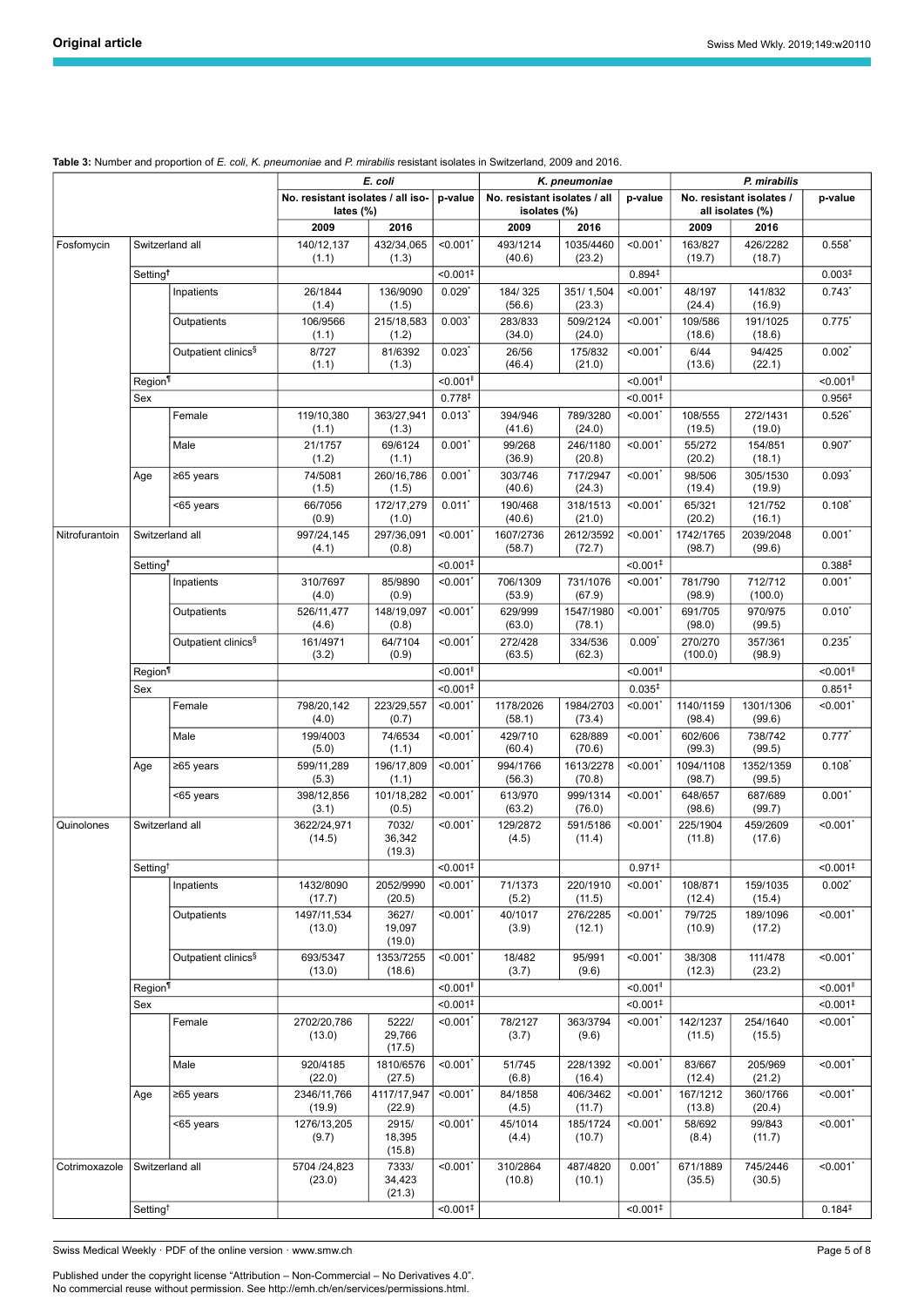whereas previously in Switzerland a statistically significantly higher increase was observed in inpatients, confirming the concerns over the risk of community-acquired resistance to 3rd-generation cephalosporins and its implications for the empirical treatment of severe infections and infection control, even in a Swiss context [\[18](#page-7-13)].

For cotrimoxazole we observed a slight decrease in the proportion of resistant *E. coli* isolates from 2009 to 2016, from 23% to 21.3%. This probably reflects decreased use

|                                           |                      |                                 | E. coli                                           |                           | K. pneumoniae           |                    |                                              | P. mirabilis            |                                              |                    |                         |
|-------------------------------------------|----------------------|---------------------------------|---------------------------------------------------|---------------------------|-------------------------|--------------------|----------------------------------------------|-------------------------|----------------------------------------------|--------------------|-------------------------|
|                                           |                      |                                 | No. resistant isolates / all iso-<br>lates $(\%)$ |                           | p-value                 |                    | No. resistant isolates / all<br>isolates (%) |                         | No. resistant isolates /<br>all isolates (%) |                    | p-value                 |
|                                           |                      |                                 | 2009                                              | 2016                      |                         | 2009               | 2016                                         |                         | 2009                                         | 2016               |                         |
|                                           |                      | Inpatients                      | 1976/8082<br>(24.4)                               | 1881/8607<br>(21.8)       | < 0.001                 | 155/1371<br>(11.3) | 178/1617<br>(11.0)                           | $0.300^*$               | 293/870<br>(33.7)                            | 267/898<br>(29.7)  | $0.003$ <sup>*</sup>    |
|                                           |                      | Outpatients                     | 2463/11,395<br>(21.6)                             | 3890/<br>19,054<br>(20.4) | $< 0.001$ *             | 110/1011<br>(10.9) | 186/2282<br>(8.1)                            | $< 0.001$ *             | 278/711<br>(39.1)                            | 315/1089<br>(28.9) | $< 0.001$ <sup>*</sup>  |
|                                           |                      | Outpatient clinics <sup>§</sup> | 1265/5346<br>(23.7)                               | 1562/6762<br>(23.1)       | 0.364'                  | 45/482<br>(9.3)    | 123/921<br>(13.4)                            | $0.374$ <sup>*</sup>    | 100/308<br>(32.5)                            | 163/459<br>(35.5)  | $0.869$ <sup>*</sup>    |
|                                           | Region <sup>¶</sup>  |                                 |                                                   |                           | $< 0.001$ <sup>II</sup> |                    |                                              | $< 0.001$ <sup>II</sup> |                                              |                    | $< 0.001$ <sup>II</sup> |
|                                           | Sex                  |                                 |                                                   |                           | $< 0.001$ <sup>#</sup>  |                    |                                              | $< 0.001$ <sup>#</sup>  |                                              |                    | $0.275^{+}$             |
|                                           |                      | Female                          | 4684/20.637<br>(22.7)                             | 5785/<br>28,241<br>(20.5) | < 0.001                 | 212/2119<br>(10.0) | 289/3538<br>(8.2)                            | < 0.001'                | 434/1222<br>(35.5)                           | 462/1543<br>(29.9) | $< 0.001$ <sup>*</sup>  |
|                                           |                      | Male                            | 1020/4186<br>(24.4)                               | 1548/6182<br>(25.0)       | $0.542^{*}$             | 98/745<br>(13.1)   | 198/1282<br>(15.4)                           | $0.908$ <sup>*</sup>    | 237/667<br>(35.5)                            | 283/903<br>(31.3)  | $0.001*$                |
|                                           | Age                  | ≥65 years                       | 2832/11,762<br>(24.1)                             | 3715/<br>16,778<br>(22.1) | < 0.001                 | 177/1856<br>(9.5)  | 314/3191<br>(9.8)                            | 0.092                   | 454/1212<br>(37.5)                           | 544/1644<br>(33.1) | $< 0.001$ *             |
|                                           |                      | <65 years                       | 2872/13,061<br>(22.0)                             | 3618/<br>17.645<br>(20.5) | < 0.001                 | 133/1008<br>(13.2) | 173/1629<br>(10.6)                           | 0.002                   | 217/677<br>(32.1)                            | 201/802<br>(25.1)  | $< 0.001$ <sup>*</sup>  |
| 3rd/4th-gener-<br>ation<br>cephalosporins |                      | Switzerland all                 | 697/23,850<br>(2.9)                               | 1942/<br>36,469<br>(5.3)  | $< 0.001$ <sup>*</sup>  | 79/2732<br>(2.9)   | 229/5195<br>(4.4)                            | < 0.001                 | 24/1805<br>(1.3)                             | 24/2618<br>(0.9)   | $0.931$ <sup>*</sup>    |
|                                           | Setting <sup>+</sup> |                                 |                                                   |                           | $< 0.001$ <sup>‡</sup>  |                    |                                              | $< 0.001$ <sup>‡</sup>  |                                              |                    | 0.001 <sup>‡</sup>      |
|                                           |                      | Inpatients                      | 269/7714<br>(3.5)                                 | 693/10,038<br>(6.9)       | < 0.001                 | 48/1317<br>(3.6)   | 93/1913<br>(4.9)                             | $0.002$ <sup>*</sup>    | 13/826<br>(1.6)                              | 11/1038<br>(1.1)   | $0.736^{*}$             |
|                                           |                      | Outpatients                     | 276/11,144<br>(2.5)                               | 777/19,140<br>(4.1)       | $< 0.001$ <sup>*</sup>  | 24/986<br>(2.4)    | 79/2288<br>(3.4)                             | $0.001$ <sup>*</sup>    | 9/696<br>(1.3)                               | 10/1099<br>(0.9)   | $0.353*$                |
|                                           |                      | Outpatient clinics <sup>§</sup> | 152/4992<br>(3.0)                                 | 472/7291<br>(6.5)         | < 0.001                 | 7/429<br>(1.6)     | 57/994<br>(5.7)                              | $<$ 0.001 $^{\prime}$   | 2/283<br>(0.7)                               | 3/481<br>(0.6)     | $0.916^{*}$             |
|                                           | Region <sup>¶</sup>  |                                 |                                                   |                           | $< 0.001$ <sup>II</sup> |                    |                                              | $< 0.001$ <sup>II</sup> |                                              |                    | $< 0.001$ <sup>II</sup> |
|                                           | Sex                  |                                 |                                                   |                           | $< 0.001$ <sup>‡</sup>  |                    |                                              | $< 0.001$ <sup>‡</sup>  |                                              |                    | 0.368 <sup>‡</sup>      |
|                                           |                      | Female                          | 507/19,860<br>(2.5)                               | 1338/<br>29,860<br>(4.5)  | < 0.001                 | 50/2017<br>(2.5)   | 120/3798<br>(3.2)                            | $0.003^*$               | 15/1169<br>(1.3)                             | 16/1646<br>(1.0)   | $0.939^{*}$             |
|                                           |                      | Male                            | 190/3990<br>(4.8)                                 | 604/6609<br>(9.1)         | < 0.001                 | 29/715<br>(4.1)    | 109/1397<br>(7.8)                            | < 0.001'                | 9/636<br>(1.4)                               | 8/972<br>(0.8)     | $0.989$ <sup>*</sup>    |
|                                           | Age                  | ≥65 years                       | 385/11,201<br>(3.4)                               | 1151/18,042<br>(6.4)      | 0.679'                  | 54/1768<br>(3.0)   | 161/3469<br>(4.6)                            | < 0.001'                | 12/1136<br>(1.1)                             | 18/1773<br>(1.0)   | $0.679^{*}$             |
|                                           |                      | <65 years                       | 312/12,649<br>(2.5)                               | 791/18,427<br>(4.3)       | 0.612'                  | 25/964<br>(2.6)    | 68/1726<br>(3.9)                             | 0.017'                  | 12/669<br>(1.8)                              | 6/845<br>(0.7)     | $0.612^{*}$             |

\* Significance level indicating evidence of a linear trend between 2009 and 2016 (*χ*<sup>2</sup> test for trend) † For this analysis (difference between two proportions) outpatient included general practices, emergency departments and outpatient clinics within hospitals ‡ Significance level indicating evidence of a difference between proportions of resistant isolates (z test for the difference between two proportions) § Emergency departments and outpatient clinics within hospitals ¶ Regional groups: central-east, central-west, east, Geneva, northeast, northwest, south, west II Significance of the Pearson's  $\chi^2$  test for an association between antibiotic resistance and region

<span id="page-5-0"></span>**Table 4:** Resistance of *E. coli* isolates in 2016 according to age group and setting.

|                                 | <b>Quinolone resistant</b><br>n (%) | Cotrimoxazole resistant<br>n (%) | 3rd/4th-generation<br>cephalosporin resistant<br>n (%) | Nitrofurantoin resistant<br>n (%) | <b>Fosfomycin resistant</b><br>n (%) |
|---------------------------------|-------------------------------------|----------------------------------|--------------------------------------------------------|-----------------------------------|--------------------------------------|
| Patients ≥65 years              | 4117/17.947                         | 3715/16.778                      | 1151/18.042                                            | 196/17.809                        | 260/16.786                           |
|                                 | (22.9)                              | (22.1)                           | (6.4)                                                  | (1.1)                             | (1.5)                                |
| Patients <65 years              | 2915/18.395                         | 3618/17.645                      | 791/18.427                                             | 101/18.282                        | 172/17.279                           |
|                                 | (15.8)                              | (20.5)                           | (4.3)                                                  | (0.5)                             | (1.0)                                |
| Inpatients                      | 2052/9990                           | 1881/8607                        | 693/10.038                                             | 85/9890                           | 136/9090                             |
|                                 | (20.5)                              | (21.8)                           | (6.9)                                                  | (0.9)                             | (1.5)                                |
| <b>Outpatients</b>              | 3627/19.097                         | 3890/19.054                      | 777/19.140                                             | 148/19.097                        | 215/18.583                           |
|                                 | (19.0)                              | (20.4)                           | (4.1)                                                  | (0.8)                             | (1.2)                                |
| Outpatient clinics <sup>*</sup> | 1353/7255 (18.6)                    | 1562/6762<br>(23.1)              | 472/729<br>(6.5)                                       | 64/7104<br>(0.9)                  | 81/6392<br>(1.3)                     |

\* Emergency departments and outpatient clinics within hospitals

Swiss Medical Weekly · PDF of the online version · www.smw.ch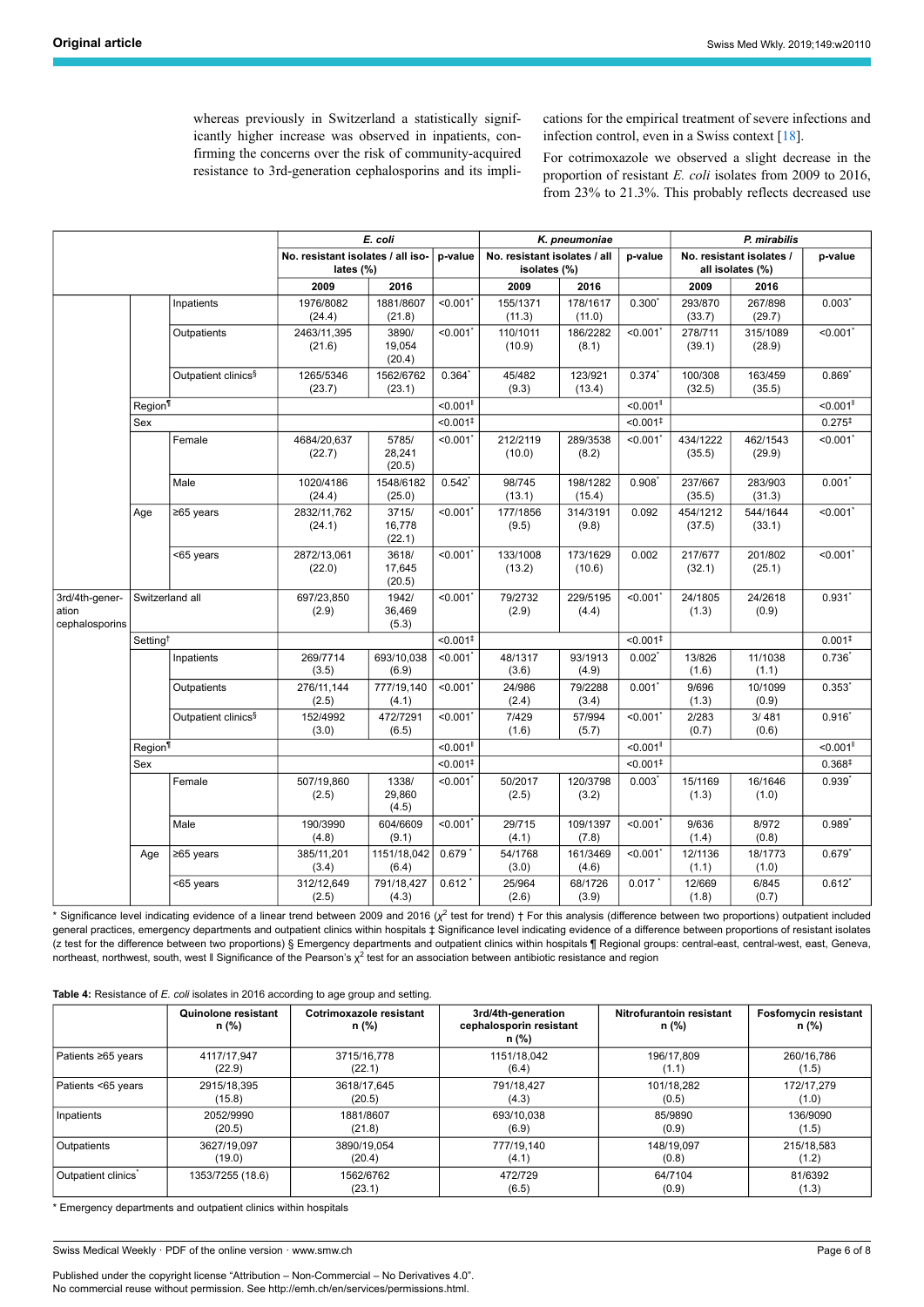of cotrimoxazole because of concerns about the proportions of resistant isolates being >20% (mentioned – albeit somewhat arbitrarily – as the cut-off for recommending against using cotrimoxazole empirically for UTI) [[9](#page-7-6)]. It is interesting to note that before 2009 resistance to cotrimoxazole probably increased, as reported in a single-centre Swiss study that described an increase in cotrimoxazole resistance between 1997 and 2007 [\[5,](#page-7-3) [18](#page-7-13)].

*K. pneumoniae* and *P. mirabilis* accounted for less than 20% of all isolates and both had high proportions of isolates resistant to nitrofurantoin and fosfomycin, making them suboptimal options for treating infections caused by these pathogens. Third-generation cephalosporins and quinolones retained high intrinsic activity (>85–90% susceptibility in both pathogens and for both drugs).

The main strength of this study is that it is based on a large database of urinary samples from both the hospital and community settings (even though we acknowledge that the study population only covers 70% of annual hospitalisation days and 30% of Swiss practitioners). However, we also acknowledge its limitations. Firstly, we do not have clinical information linked to the isolates (including previous antibiotic use and the fact that we could not establish if these were asymptomatic bacteriuria, complicated or uncomplicated UTI) and so it is likely that, especially in the outpatient setting, the samples that were sent for testing were those of patients with recurrent infections or treatment failure. This could lead to a possible overestimation of the real incidence of resistance [\[19](#page-7-14)]. Secondly, most laboratories in Switzerland transitioned from CLSI to EUCAST, so changes in the proportion of resistant isolates may be in part the consequence of a change in the cut-offs used to distinguish between susceptible and resistant isolates (even though, as shown in [Table 1](#page-1-0), in all cases where the cut-off was changed, the minimum inhibitory concentration was lowered even though the proportion of resistant isolates increased or decreased, depending on the pathogen). This aspect likely explains the important increase in the susceptibility of *K. pneumoniae* isolates to fosfomycin between 2009 and 2016. Furthermore, we do not have complete information on the trends of antibiotic use for UTI in Switzerland between 2009 and 2016, making it impossible to draw conclusions about the possible impact of the most recent guidelines on the described proportions of antibiotic-resistant isolates. This represents an important limitation, since it has been proven, for example, that antibiotic use for various types of infections (including UTIs) is associated with the emergence and selection of resistance at the individual level, with consequent possible implications on the ecological level (i.e. community, regional and country levels) [[21,](#page-7-17) [22](#page-7-18)].

Even though Switzerland has a relatively low antibiotic consumption in both inpatient and outpatient settings compared to other European countries (10.7 DDD/1000 inhabitants in the outpatient setting in 2017 versus 21.8 DDD/ 1000 inhabitants in the European Union (EU) in the same year, and 60 DDD/100 bed-days in Swiss hospitals), some antibiotic classes (such as quinolones) are probably overused and we believe the findings of this study highlight the potential to reduce inappropriate antibiotic use and to standardise UTI treatment in Switzerland.

For example, in light of these findings, the use of cotrimoxazole as a first-line agent for lower UTI (even though overall resistance for *E. coli* exceeds 20%) must be reconsidered (and it is indeed suggested as an option in the 2014 Swiss guidelines). As mentioned in the IDSA guidelines [\[9\]](#page-7-6), the threshold of 20% as the resistance prevalence at which the agent is no longer recommended is based on expert opinion derived from clinical, *in vitro* and mathematical modelling studies. It is important to remember that cystitis is mostly a self-limited condition and 25–42% of women may resolve spontaneously [\[23](#page-7-19)], that surveillance data tend to overestimate resistance (because cultures are often requested for more severe or unresponsive cases) and that urinary concentrations of certain antibiotics (including cotrimoxazole) may be higher than those achieved in the serum with equivalent doses (and susceptibility breakpoints are based on achievable serum and not urine concentrations) [\[24](#page-7-20)]. All these arguments support the attitude that cotrimoxazole can be reconsidered.

To conclude we observed an increase over time in resistance in urinary isolates for antibiotic classes such as quinolones (for all three described pathogens, highlighting the need for antibiotic stewardship) and 3rd- and 4th-generation cephalosporins (for *E. coli* and *K. pneumoniae*). We confirmed the high levels of susceptibility to nitrofurantoin and fosfomycin among *E. coli* isolates (but not among *K. pneumoniae* or *P. mirabilis* isolates, making them good options for the empiric treatment of uncomplicated lower UTI, since *E. coli* is by far the most common causative pathogen). The proportion of cotrimoxazole-resistant isolates decreased for all isolates but remained >20% for *E. coli* and *P. mirabilis* in all settings. Although we did not comment in our discussion on the impact of antibiotic use in animals on the selection for bacteria resistant to the antibiotics used in humans, we acknowledge that in order to combat antimicrobial resistance in gram-negative bacteria, a holistic and multisectoral approach (referred to as One Health) is important.

The preliminary results of this study were presented as a poster presentation (P11529) at the 26th European Congress of Clinical Microbiology and Infectious Diseases (ECCMID); 9–12 April 2016; Amsterdam, The Netherlands.

#### **Acknowledgements**

We thank all participating ANRESIS laboratories: ADMED Microbiology, La Chaux-de-Fonds; Bacteriology Laboratory, Geneva University Hospitals, Geneva; Central Institute, Hôpitaux Valaisans (ICHV), Sitten; Central Laboratory, Cantonal Hospital Graubünden; Central Laboratory, Microbiology Section, Cantonal Hospital Baden; Centre for Laboratory Medicine, Cantonal Hospital Luzern; Centre for Laboratory Medicine, Cantonal Hospital Schaffhausen; Centre for Laboratory Medicine Dr. Risch, Schaan; Centre for Laboratory Medicine St. Gallen; Clinical Microbiology, University Hospital, Basel; Hôpital du Jura, Laboratoire, Institute for Infectious Diseases, University Bern; Institute for Laboratory Medicine, Cantonal Hospital Aarau; Institute for Medical Microbiology, University Hospital Zürich; Institute for Microbiology, Université de Lausanne; Laboratoire et analyses médicales, Etablissements Hospitaliers du Nord Vaudois, eHnv; Laboratory for Infectious Diseases, University Children's Hospital Zürich; Laboratory Medicine EOLAB, Department of Microbiology, Bellinzona; Labormedizin, Kantonsspital Winterthur; Microbiology Laboratory Hôpital Fribourgeois, Fribourg; Microbiology Laboratory, Hospital Thurgau; Microbiology Laboratory, Unilabs, Coppet; Promed SA, Laboratoire medical, Marly; Viollier AG, Basel.

Swiss Medical Weekly · PDF of the online version · www.smw.ch